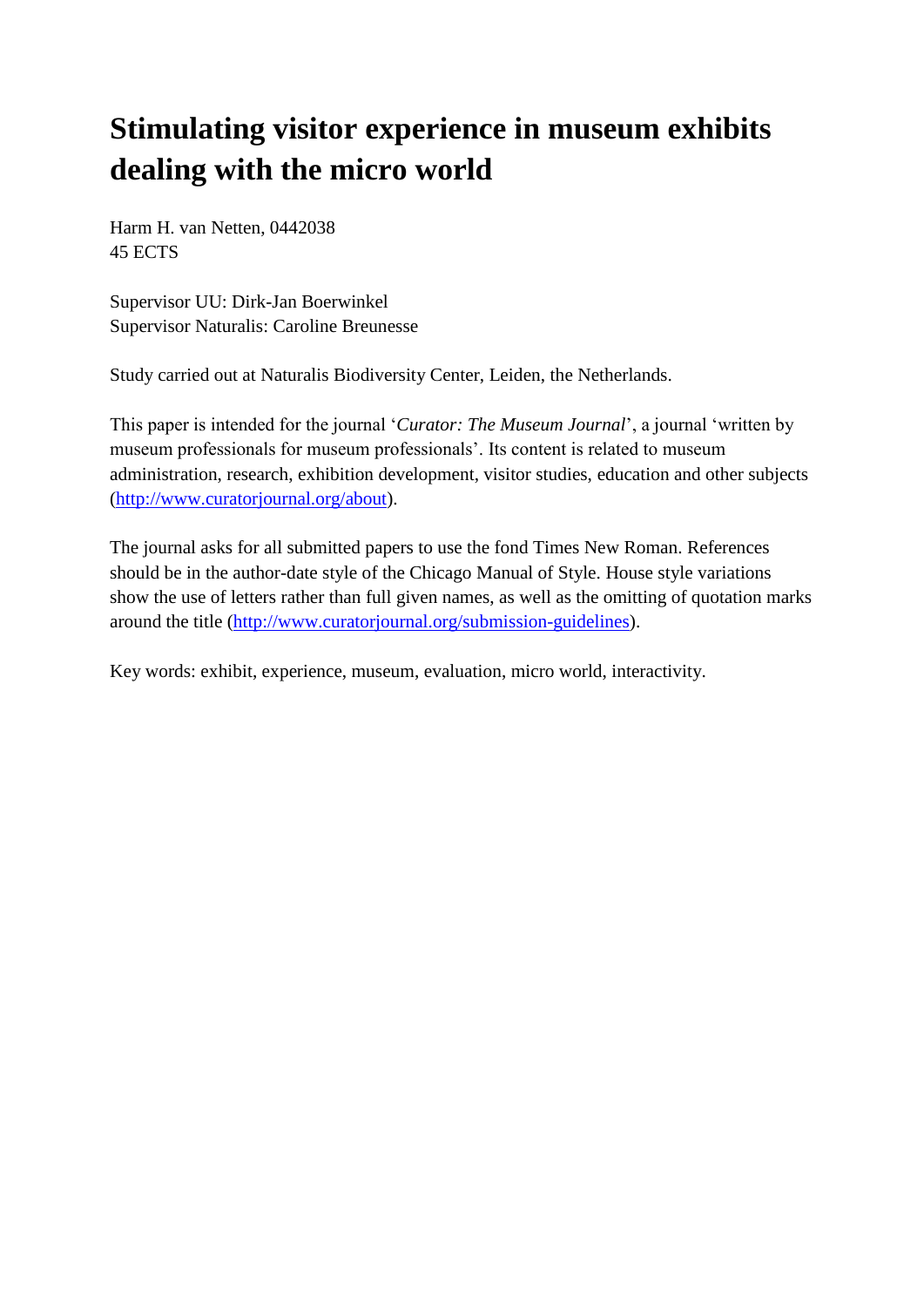# **Abstract**

In this report, the evaluation of the new interactive exhibit the Cell Zoomer is discussed. The Cell Zoomer, in Naturalis Biodiversity Center in Leiden, the Netherlands, is used as a case study for exhibits dealing with the micro world, to find characteristics of the exhibit that stimulate visitor experience.

The study shows that visitors capable of interacting with the Cell Zoomer were very positive about its design. Especially the interactivity and the physical component therein were considered to aid visitors in their experience. However, due to the minimal instructions, many visitors had trouble finding out how to use the exhibit.

It is concluded that interactivity (especially for the younger public) and clear instructions are very important characteristics of exhibits to stimulate visitors' experience on the micro world. Additional stimulating characteristics are the use of real pictures, the presence of physical components in the interactive features and an attractive look, which can be created by a large size and moving images.

# **Introduction**

Public interest in advancing scientific fields dealing with the micro and nano world, like genomics and nanotechnology, is rapidly growing (Lee *et al.*, 2005; Schummer, 2005). However, as the public is generally unfamiliar with things they cannot see, there is a need to raise awareness and provide information on the micro and nano world (Bequette *et al.*, 2011; Lee *et al.*, 2005; Waldron *et al.*, 2006). This has resulted in many challenges in the communication with the public on new discoveries in these fields and the potential use of related technologies (Araújo-Jorge *et al.*, 2004; Dijkstra & Critchley, in press; Murriello *et al.*, 2006).

Science museums are important places for communicating ideas on these scientific fields with the public (Bell *et al.*, 2009; Falcão *et al.*, 2004; Falk & Dierking, 2010; Nisbet & Scheufele, 2009). Science museums have spent increasing amounts of time and resources in the last decade, creating new exhibits dealing with these topics. They often focus on making the micro world visible and making the relation with the macro world better understandable (e.g. Beaudoin, 2009; Ellenbogen, Dancu & Kessler, 2004; Klinger, 2009; Ma, 2007, 2008a, 2008b). To maximize the impact these exhibits have, evaluation is crucial (Kelly, 2004; King, 2010; Rattloff, 1998; Screven, 1990).

The aim of this study is to find those exhibit features that are most important in helping visitors understand and experience the micro world. Within this study, the micro world will be considered to be 'everything that is too small to be seen by the naked eye'.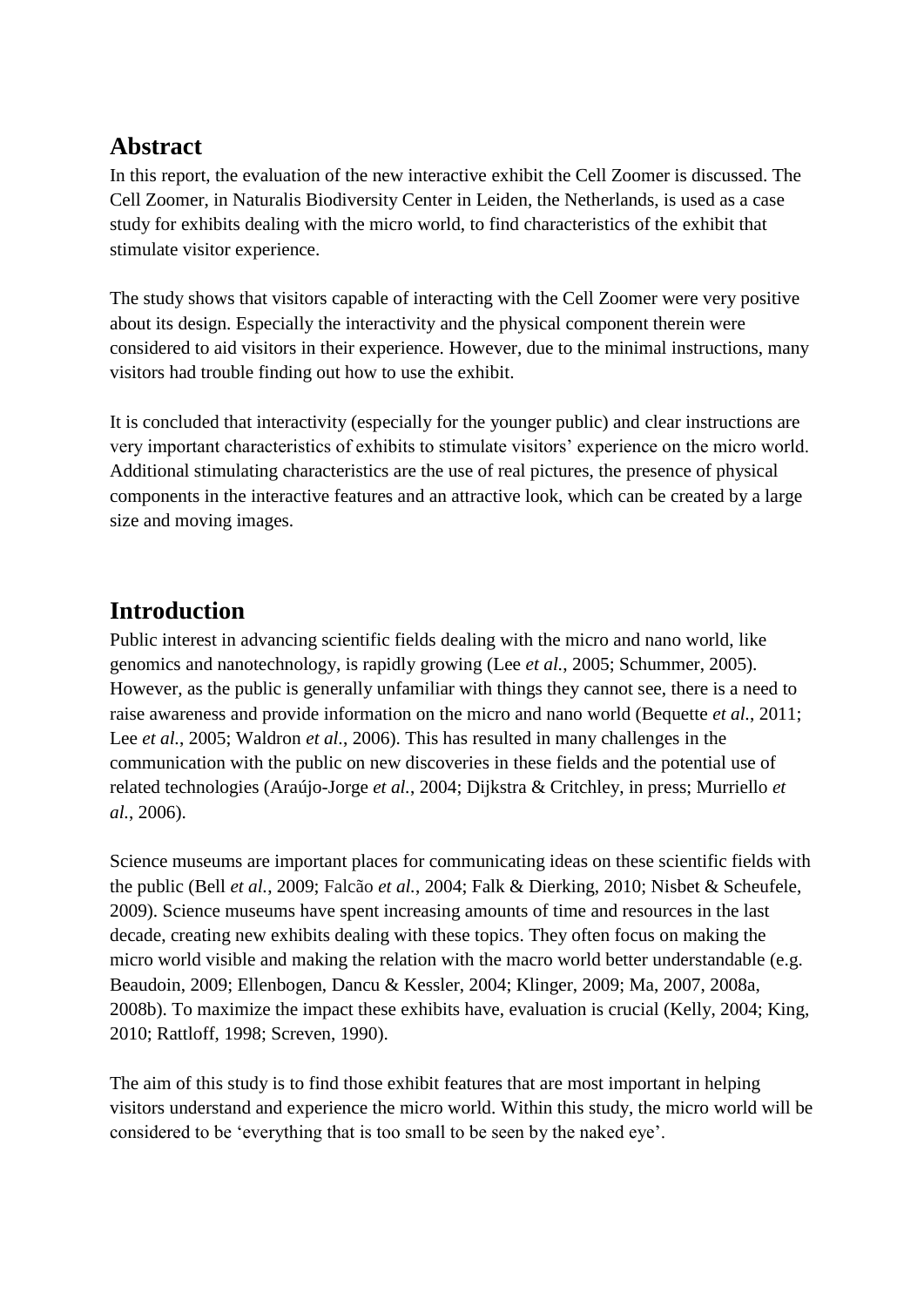Central in this study is the evaluation of a new exhibit. This exhibit is the Cell Zoomer, in Naturalis Biodiversity Center, Leiden, the Netherlands. It is an interactive exhibit showing new scientific material and has great potential in helping visitors understand and experience a part of the micro world.

### **Museum learning and experience**

As Falk and Dierking (2010) say *'school is not where most Americans learn most of their science*'. One of the pivotal places they put forth as important educational resources for the public are science museums. Science Museums are seen as continuing, lifelong educational opportunities to the general public (Falcão *et al*., 2004). On first impressions, science museums are '*an appealing educational alternative to a school science classroom*' (Allen, 2004). As Allen (2004) discusses, this is because hands-on activities can be found in these museums that are filled with stimulating, multi-sensory fun, all based on scientific evidence. There is ample room for personal choice and no teachers demanding boring, obligatory tasks. There is no curriculum and there are no tests. However, according to Allen, these are also exactly the reasons why science museums are difficult places to invoke learning.

As a result, there have been many attempts in the last decades to investigate learning effects in museum visits (Allen, 2002; Anderson *et al.*, 2003; Ansbacher, 1998, 1999; Boisvert & Slez, 1995; Bollo & Pozzolo, 2005; Ellenbogen, Luke & Dierking, 2004; Falk & Storksdieck, 2005; Griffin *et al.*, 2005; Gutwill & Allen, 2010; Hennes, 2002; Kimche, 1978; McManus, 1987; Murriello *et al.*, 2006; Osborne & Wittrock, 1985; Rennie & Johnston, 2004; Rennie & McClafferty, 1995). One conclusion one can draw from all these studies is that not much is certain when it comes to learning in museums. As Osborne and Wittrock (1985) already succinctly said: *'Any model to do with human learning is an oversimplification of reality.'*  However, this has not deferred researchers from designing models, as models are needed to measure the learning effect of museum exhibits on visitors. One of the more encompassing models is the Contextual Model of Learning, as discussed and used by Falk and Storksdieck (2005). This model consists of twelve 'suites of factors', divided over three groups (personal, sociocultural and physical), that were found to be influential in museum learning. They found that no single factor could adequately explain visitor learning. Similarly, Griffin *et al.* (2005) use the influence of different factors in the definition for museum learning they use: *'Museum learning is a dynamic process dependant on the individual and their environment within a social context that focuses on some change.'*

Other authors focus on specific aspects, like the social (i.e. Allen, 2004; Ellenbogen, Luke & Dierking, 2004; Gutwill & Allen, 2010) or the more personal aspects (i.e. Anderson *et al.*, 2003; Rennie & Johnston, 2004). According to Rennie and Johnston (2004), learning is personal, based on context and takes time, which makes it hard to study. Anderson *et al.* (2003) discuss some of the controversy on the meaning of (museum) learning, providing many different definitions and ideas on learning. They advocate the idea of 'human constructivism', as proposed by Mintzes *et al.* (1997), which recognizes individual's prior knowledge and personal involvement in knowledge construction, as well as *'the dynamic*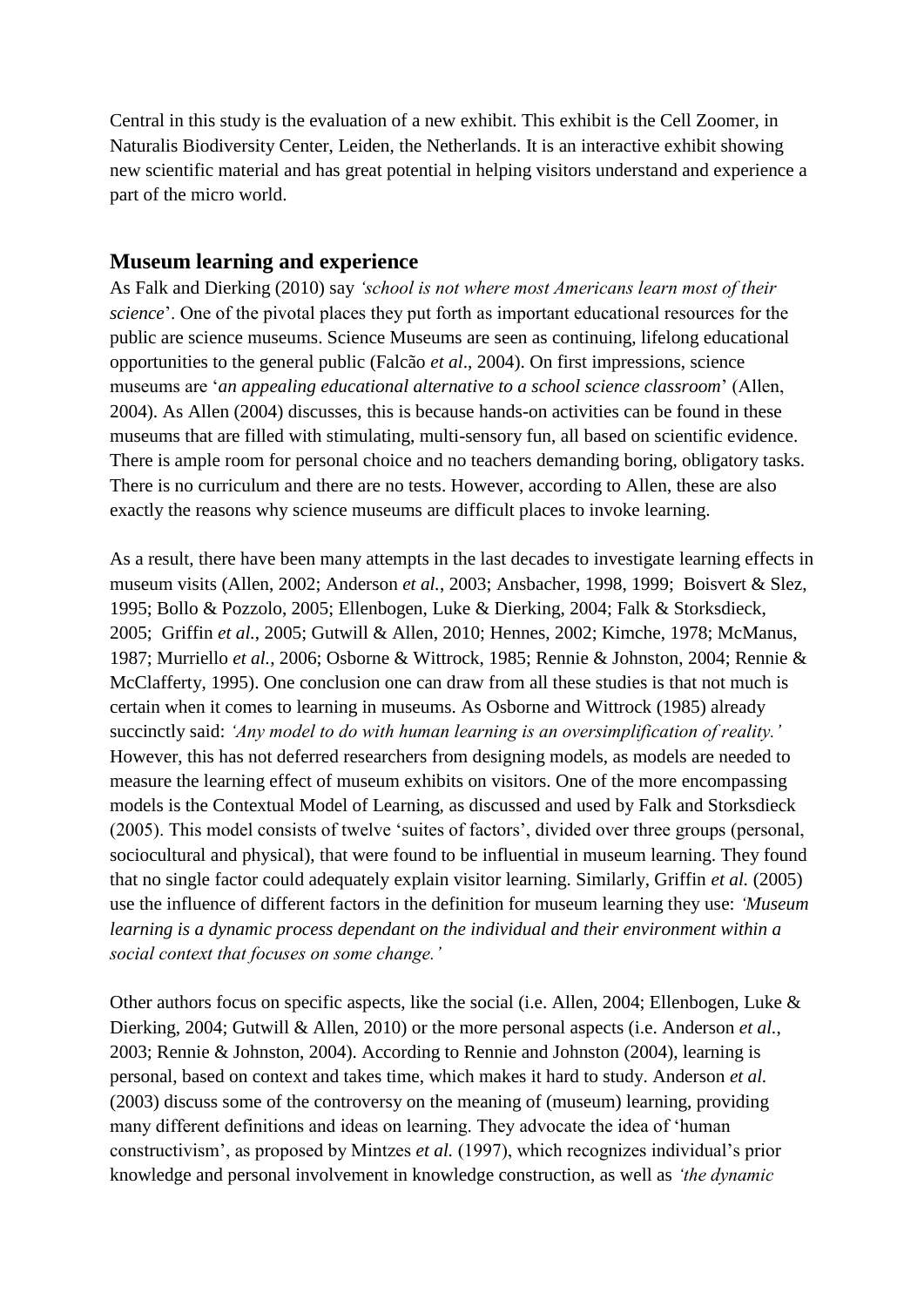*nature of knowledge construction'* (Anderson *et al.*, 2003). Human constructivism has many similarities with the conclusions from Ansbacher's studies on John Dewey's educational philosophy (Ansbacher, 1998, 1999). In summary, the main principle of Dewey's philosophy is that *'all genuine education comes about through experience'* (Ansbacher, 1999).

Following Dewey's ideas on learning, experience is the basis for learning and is, as such, a term that can be seen as encompassing cognitive, affective and physical stimulations to visitors. Visitor experience is affected by visitors' previous experiences, their personal knowledge and ideas on the exhibit subjects, as well as on the environment (sensorial stimulation, morphology of the space of the exhibit and its surroundings) and the exhibit design (Bollo & Pozzolo, 2005; Griffin *et al.*, 2005).



Figure 1: Overview of factors influencing visitors' exhibit experiences.

### **Goals of science museums**

In the last decades, there has been an ongoing debate on what the goals of science museums should be (Ansbacher, 1999, 2000; Ansel, 1996; Bell *et al.*, 2009; Garnet, 2001; Hennes, 2002; Higgit, 2011; Nisbet & Scheufele, 2009; Ovenden, 2004; St. John & Huntwork, 2005). The importance of experience, opposed to pure learning (knowledge construction), plays a pivotal role in this debate.

Hennes (2002) proposes that museums should offer ways to expand visitors' priorities into *'richer purposes and interests'*, with an emphasis on experiental value. This is similar to the idea of St. John and Huntwork (2005) that experiental literacy is as important as a goal as providing information. They say that experiental literacy suggests that '*the understanding of science concepts has much greater meaning when conceptual understanding is grounded in rich personal experiences of phenomena'* (St. John & Huntwork, 2005). This idea is related to the Experiental Learning Theory, which argues that learning results from the integration of conceptualizing experience and the reflection on experimentation (Mainemelis *et al.*, 2002). Ansel (1996) also emphasizes on the role of experience, indicating that the main goal for science museums should be to encourage rich, engaging personal experiences. Ansbacher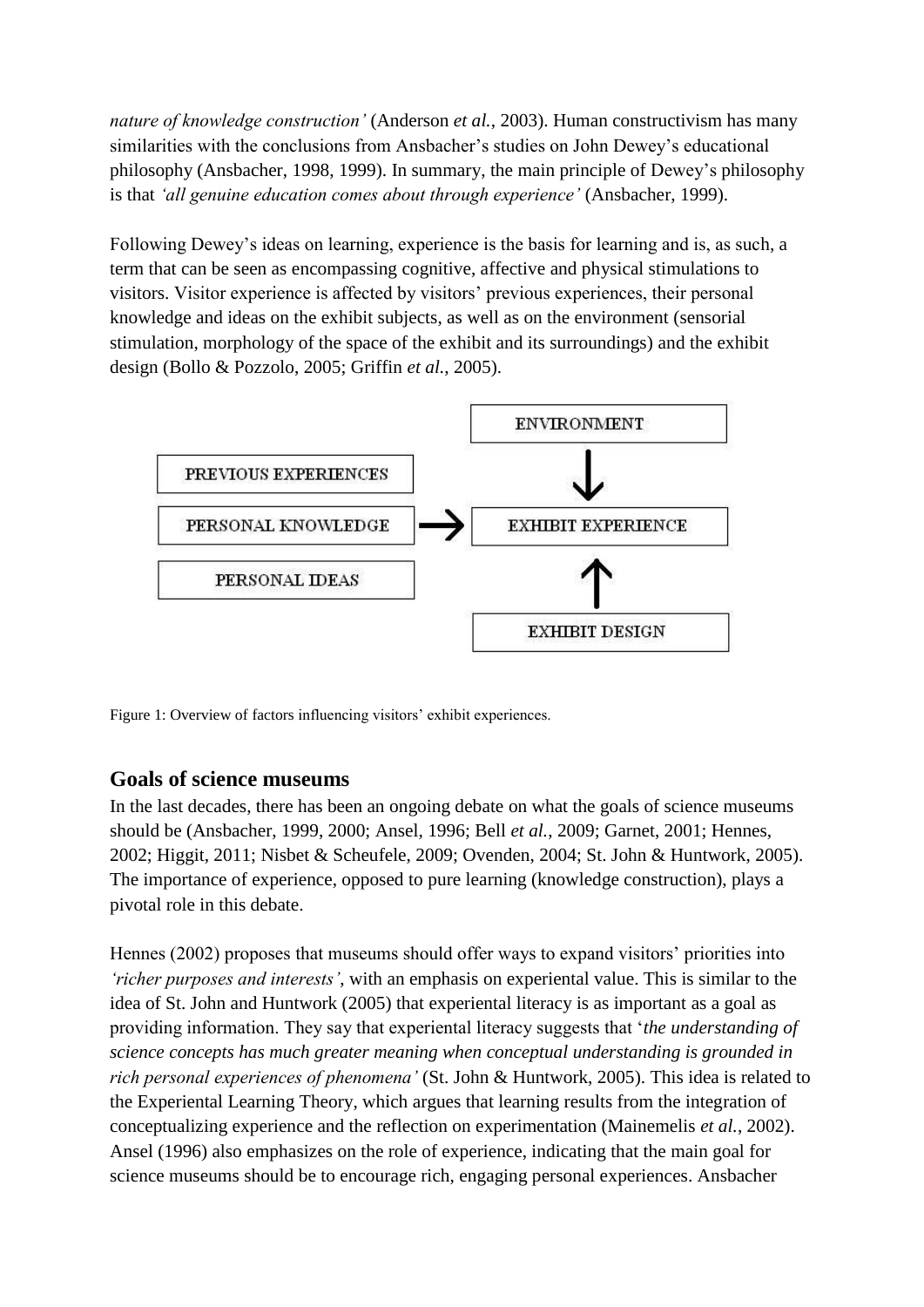(1999, 2000) makes similar claims, saying that *'museums are, above all, places which provide experiences'* (Ansbacher, 1999) and that *'the exhibit experience is no longer just a means to an end, it is an end in itself'* (Ansbacher, 2000). Ovenden (2004) sums this up by stating that museums should excite, thrill, fascinate and inspire their audiences with real objects.

Most of these ideas are built from those of Frank Oppenheimer, who in 1968 already stated that the purpose of a science museum is to '*satisfy the need people have for an environment in which they can become familiar with the details of science and technology by controlling and watching machinery.'* He was advocating the important role personal experience should have in museums and was one of the first to really use interactive exhibits to increase experience in a science museum.

Especially for exhibits dealing with the micro world, stimulating experience is important. Because the exhibits deal with things that are, normally, not visible and therefore unfamiliar to the public, these subjects are often found difficult (Bequette *et al.*, 2011; Flores *et al.*, 2003; Lazarowitz & Lieb, 2006) and the exhibit forms for many visitors a first introduction in this world. Experience, as the basis for all learning (Ansbacher, 1999) is therefore vital.

Following these ideas, this study focuses on exhibit experience, rather than on learning. The multitude of factors influencing experience makes it difficult to measure (see figure 1), but as the design of the exhibit is the part designers can influence, it is more useful to look at the performance of the exhibit than at that of visitors (Hennes, 2003). Naturally, to achieve the best results with an exhibit, all factors have to be studied and taken into account. A short study on visitors' ideas of cells was performed in Naturalis. This study showed that many visitors had a very simple idea of what cells look like and that many misconceptions concerning cell shape and cell size were present in different groups of visitors. However, following Hennes (2003), in this report of the evaluation of the Cell Zoomer, we will only discuss the effect of the design of the exhibit on visitor experience.

### **Interactivity**

To promote both learning and experience in exhibits, interactivity has often been used, with satisfactory results (Allen, 2004; Bequette *et al.*, 2011; Bishop *et al.*, 2007; Kimche, 1978; Klinger, 2009; Ma, 2008a, 2008b; Murriello *et al.*, 2006; Oppenheimer, 1968; St. John & Huntwork, 2005). McLean (1993: p. 93) defines interactive exhibits as *'those in which visitors can conduct activities, gather evidence, select options, form conclusions, test skills, provide input, and actually alter a situation based on input'*. Allen and Gutwill (2004) conclude that interactivity helps with the learning process. This is partly due to the increased recall of actions visitors have from interactive exhibits (Maxwell & Evans, 2002). Allen and Gutwill (2004) link this effect to Piaget's constructivism, concluding that the interactivity helps people to assimilate new information with existing conceptual structures in their mind. As an added bonus, interactive parts in exhibits increase visitors' engagement with the exhibit, as well as the time spend at the exhibit (Boisvert & Slez, 1995; Kimche, 1978)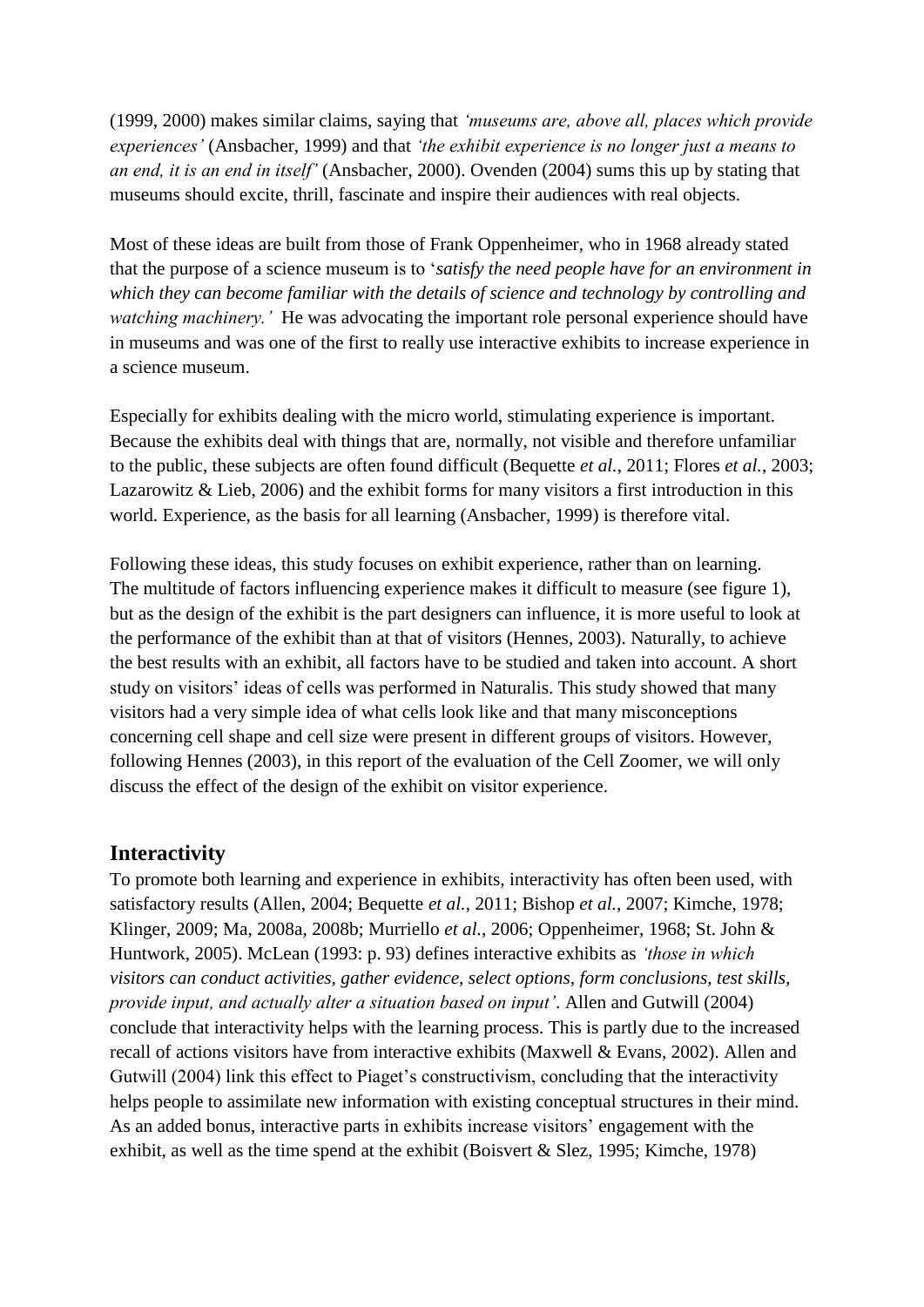However, interactivity is not a necessity for learning (Allen, 2002; Allen & Gutwill, 2004), nor has it always a positive effect. As McLean (1993: p.16) puts it: *'rows of buttons and levers may exercise some visitors' fingers and arms, but not necessarily their minds'*. Gutwill and Allen (2010) also discuss that interactive exhibits often do not call for advanced inquiry strategies by visitors. In interactive designs, there are several common pitfalls (Allen & Gutwill, 2004), which can be responsible for the less than positive effects on learning. Most importantly, they conclude that it has to be clear which interactive feature is the most important, because many features of equal priority can overwhelm visitors. Also, simultaneous use by different visitors can disrupt the exhibit and visual representations that are too bright and outstanding have a chance of overwhelming visitors.

# **Cell Zoomer**

The Cell Zoomer is an example of an interactive exhibit, as visitors can 'alter a situation based on input' (McLean, 1993). The image shown by the Cell Zoomer is completely dependent upon the actions of the visitor.

The exhibit enables visitors to zoom in and out of a zebra fish (*Danio rerio*) embryo, from the complete specimen to specific cells and organelles. The latter are clearly visible at the highest magnification, which is 500,000 times. Visitors have to zoom in (and out) using their hands, moving them apart (or toward each other) on the screen. First, they zoom in on light microscope pictures. When reaching 3200x magnification, these change into scanning electron microscope (SEM) pictures. Here, visitors can go to hotspots, where information is provided on certain aspects of the zebra fish's body.

The Cell Zoomer opened in March 2012 in Naturalis Biodiversity Center, Leiden, the Netherlands. It has been designed and created in cooperation with the Leiden University Medical Center and Cyttron II. It shows the first electron microscope picture of an entire (multicellular) animal (B. Koster, 2012, pers. comm.). The picture is built up from over 30,000 scanning electron microscope photos. The picture is made using a new technique, which allows for nanoscale resolution for tissues as large as  $1mm^2$  (Faas *et al.*, 2012).

The Cell Zoomer is located on the fifth floor, in the room 'Research in the Netherlands'. This is the top floor of the museum. The floor generally consists of seven different semi-permanent exhibits, unified by the general theme of research in the Netherlands. As such, the subjects of the exhibits differ greatly, ranging from coastal processes to the dodo to cells.

With its unique characteristics of using relatively new technology (touch screen) to show unique scientific images in an interactive way, the Cell Zoomer is a very interesting case study of exhibits dealing with the micro world.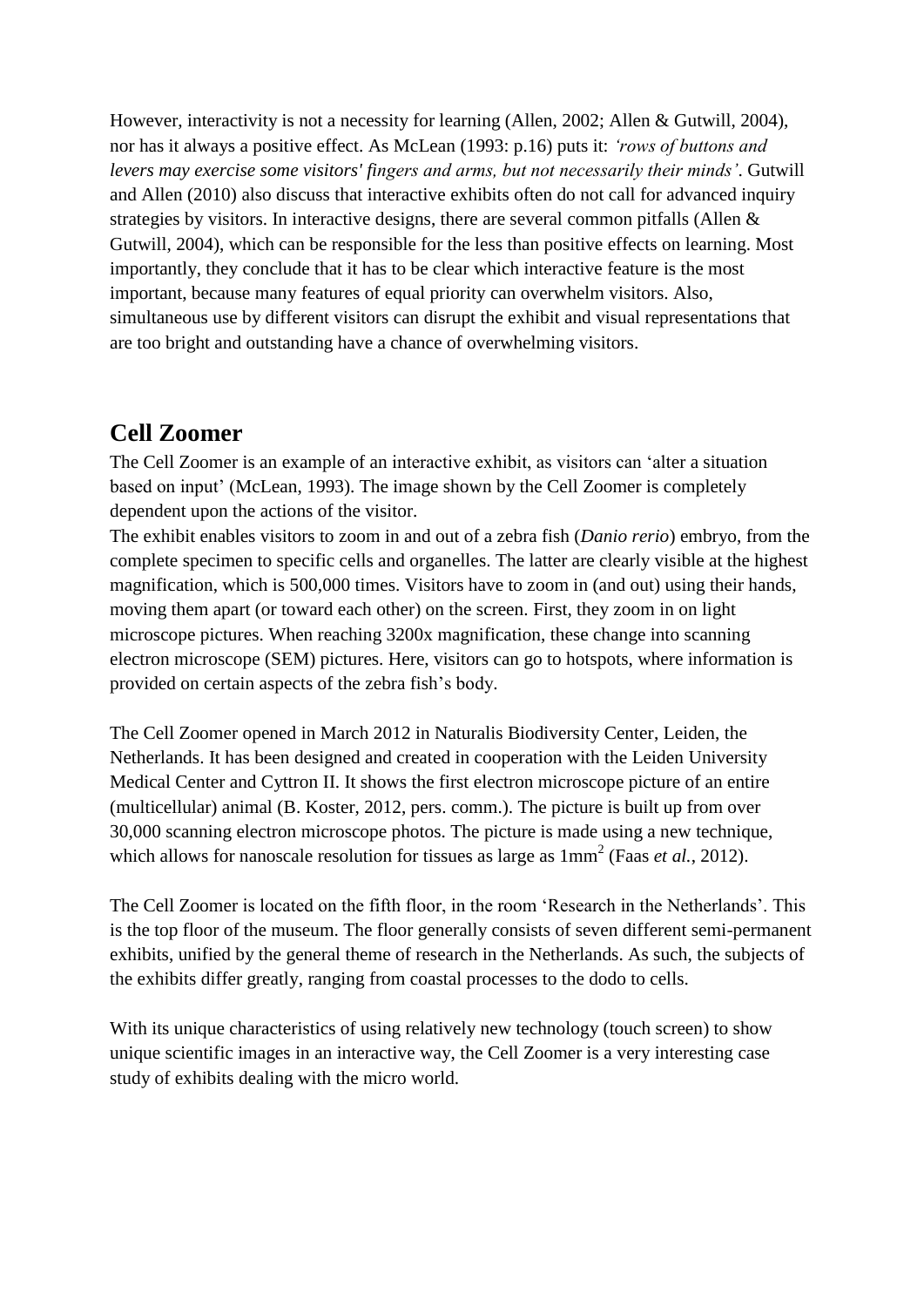# **Methods**

To be able to judge the success of an exhibit, the extent to which visitors engage with the exhibit has to be studied, in order to find out whether visitors do what they are hoped to do (Ansbacher, 2000). In addition, visitors' opinions and ideas on the exhibit are needed to be able to know the effect it has on visitors' experience (Griffin *et al.*, 2005). Following other evaluations and visitor studies, three main methods are used to answer these questions: observations, questionnaires and interviews (Allen, 2004; Bishop *et al.*, 2007; Ellenbogen, Dancu & Kessler, 2004; Heffernan, 1998; Kelly, 2004; Ma, 2008a, 2008b; Rennie & Johnston, 2004; Screven, 1990; Wolf, 1980).

The main question in this study is 'What exhibit characteristics of the Cell Zoomer are important to stimulate visitor experience on the micro world?' To answer this question, the use of the exhibit the Cell Zoomer by visitors is evaluated. For this evaluation, three sub questions were formulated. These are 'What attracts visitors to use the Cell Zoomer?', 'How do visitors use the Cell Zoomer?' and 'What do visitors think of the features of the Cell Zoomer?'. Table 1 shows which methods are used to answer each sub question.

|                                                            | <b>Observations</b> | <i><u><b>Ouestionnaires</b></u></i> | Interviews |
|------------------------------------------------------------|---------------------|-------------------------------------|------------|
| What attracts visitors to use the Cell Zoomer?             |                     |                                     |            |
| How do visitors use the Cell Zoomer?                       |                     |                                     |            |
| What do visitors think of the features of the Cell Zoomer? |                     |                                     |            |
| _                                                          |                     |                                     |            |

Table 1: Matrix showing which methods are used to answer each sub question

# **Observations**

On nine different days, observations were made of visitors of the fifth floor of Naturalis. These observations were made for exactly one hour. On different days, different hours of the day were used to observe.

During the observation hour, all visitors entering the exhibit room were counted, as were the number of visitors who touched the Cell Zoomer (users). These visitors were grouped by age: <12 years old, 13-20 years old, 21-50 years old and >50 years old. These groups represent four different types of visitors: children, teenagers, adults and elderly. Visitors were placed in one of the groups based on their appearance and the researcher's judgment.

At the start of the hour, the number of visitors present on the floor was counted. Similarly, at the end of the hour, visitors that still remained on the floor were counted. When calculating the percentage of users, compared to the number of fifth floor visitors, the number of users was compared with the number of visitors entering the fifth floor during the hour of observation. Since those that remained after this hour might still use the Cell Zoomer and were, in all likelihood, counted as entering the floor, this would lead to an underestimation of use. However, since those that were already present are partly counted as users, while not being counted as entering, this effect is compensated. As the numbers of visitors already present and those remaining are almost identical over the total hours of observation (51 and 50 respectively), this calculation of the percentage of users gives a fair representation of the actual use.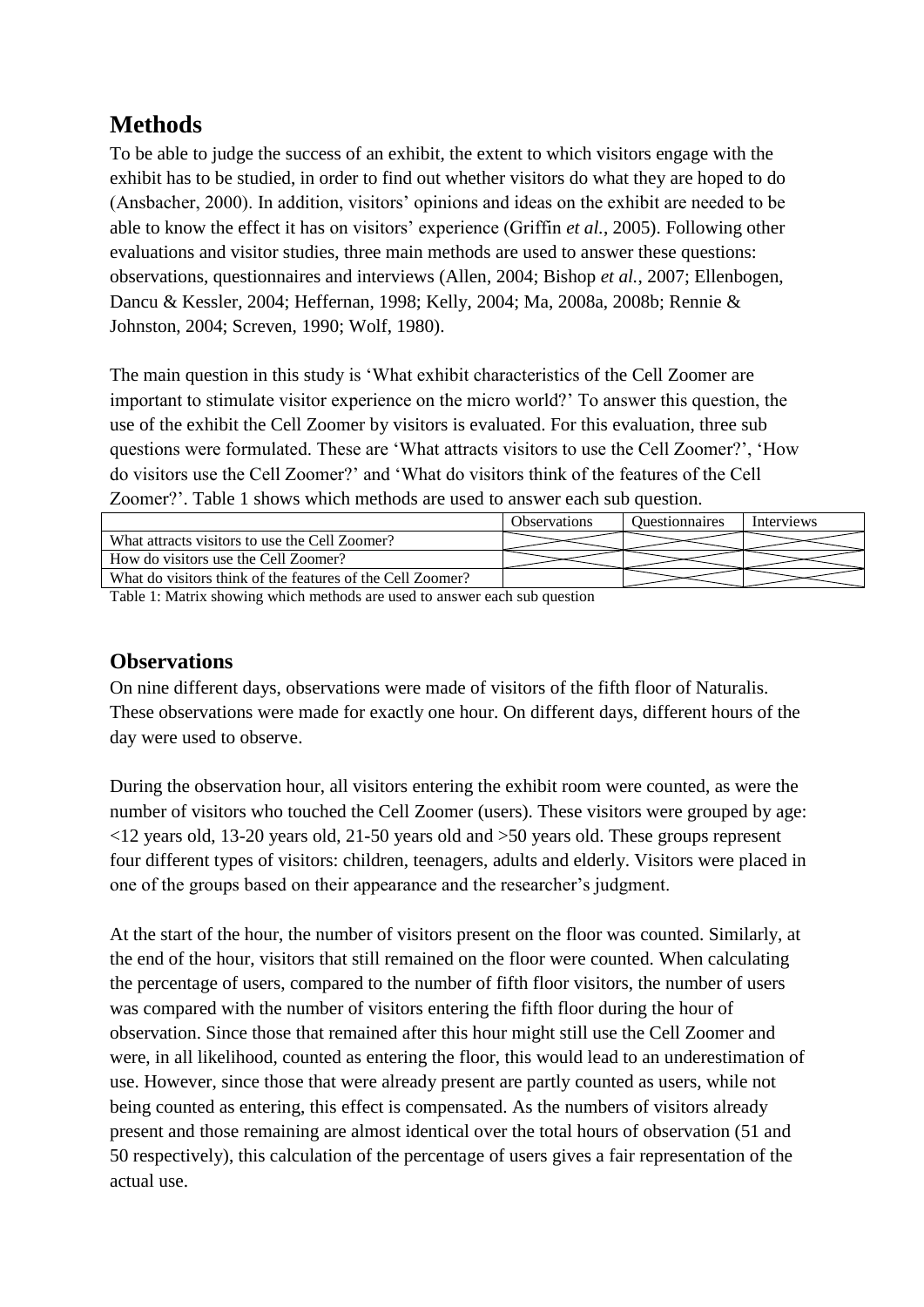Following Boisvert and Slez (1995) and Bollo and Pozollo (2005), three variables are studied during the observations of visitors. These variables, which are indirect measures of the educational impact of an exhibit, are attraction, holding power and engagement. Attraction is measured by the percentage of visitors who use the exhibit. Holding power is measured by the amount of time spent by visitors using the exhibit. Engagement is the degree to which visitors pay attention to the exhibit.

Boisvert and Slez (1995) distinguish three levels of engagement by visitors: Level 1: Involved time, level 2: Positive interaction and level 3: Instructional time. For the observations of visitors using the Cell Zoomer, these levels are redefined and specified as follows:

Level 1: Visitors who touch the exhibit, but do not zoom.

Level 2: Visitors who touch the exhibit, zoom in, but do not reach the electron microscope photos.

Level 3: Visitors who touch the exhibit, zoom in, reach the electron microscope pictures, but do not use the (information presented at the) hotspots.

Level 4: Visitors who touch the exhibit, zoom in, reach the electron microscope pictures, go to the hotspots and listen to the information presented there.

For extra information on visitors' engagement and their experience, visitors' interactions have also been observed. Ellenbogen, Luke and Dierking (2004) indicate that family conversations in museums have three different levels: 1) identifying, 2) describing and 3) interpreting/applying. These levels have been used to characterize visitors' interaction.

## **Questionnaire**

Over four weeks, on twelve different days, including weekends and holidays, for several hours per day, all users of the Cell Zoomer were asked to fill in a questionnaire. A large majority of those users completed a questionnaire.

To be asked to fill in the questionnaire, visitors had to at least use their hands to zoom in and out. Children that were alone when using the Cell Zoomer were not approached, to ensure there was adult supervision that could be asked for permission.

Visitors were sometimes asked directly after using the Cell Zoomer, sometimes several minutes (up to fifteen) later, when leaving the floor. In total, 90 questionnaires were completed.

## **Interviews**

During three different days, seven interviews were held with visitors who had just used the Cell Zoomer. All these visitors reached the SEM pictures. The interviews were held directly after visitors stopped using the Cell Zoomer. Unfortunately, due to malfunctioning equipment, not all interviews were recorded and, as a result, not all have been transcribed verbatim. However, results from these interviews are taken into account, using written notes made during the interviews.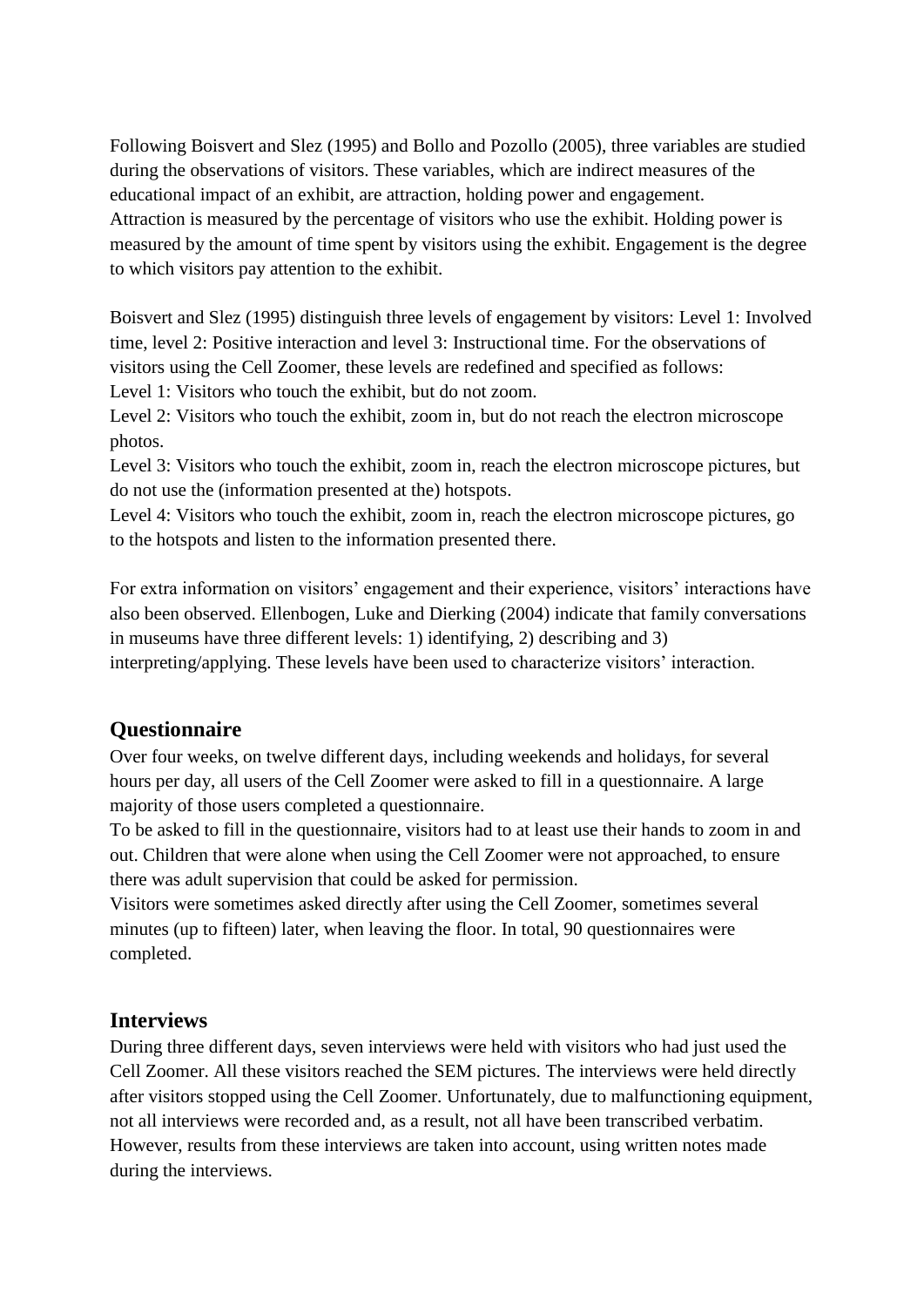# **Hypothetical Experience Trajectory**

To evaluate the features of the Cell Zoomer and to be able to compare the results of the evaluation with the goals and the design, a Hypothetical Experience Trajectory (HET) has been created and used. The HET is based on the Hypothetical Learning Trajectory (HLT), which is discussed and used by Simon and Tzur (2004). The HLT is often used in the design process of educational material. It consists of the goal for the students' learning, the tasks that will be used to promote students' learning and hypotheses about the process of the students' learning (Simon & Tzur, 2004). For designing museum exhibits, we have adapted the HLT to fit the goals and design process of a museum exhibit. Like the HLT, the HET consists of three parts:

1) The goal for visitors' experience.

2) The design of the exhibit, indicating what visitors can see, hear, smell, touch or do.

3) Hypotheses about the process of visitors' experience, indicating a) how visitors should act with or by the exhibit and b) how these actions and the exhibit design would affect visitors' experience.



Figure 2: Model showing the basic components of the Hypothetical Experience Trajectory, and its relations.

# **HET Cell Zoomer**

A Hypothetical Experience Trajectory of the Cell Zoomer has been made, using the information on the design process provided by the designers. The HET of the Cell Zoomer is portrayed as a diagram in figure 3. All aspects of the HET are discussed below.



Figure 3: HET of the Cell Zoomer.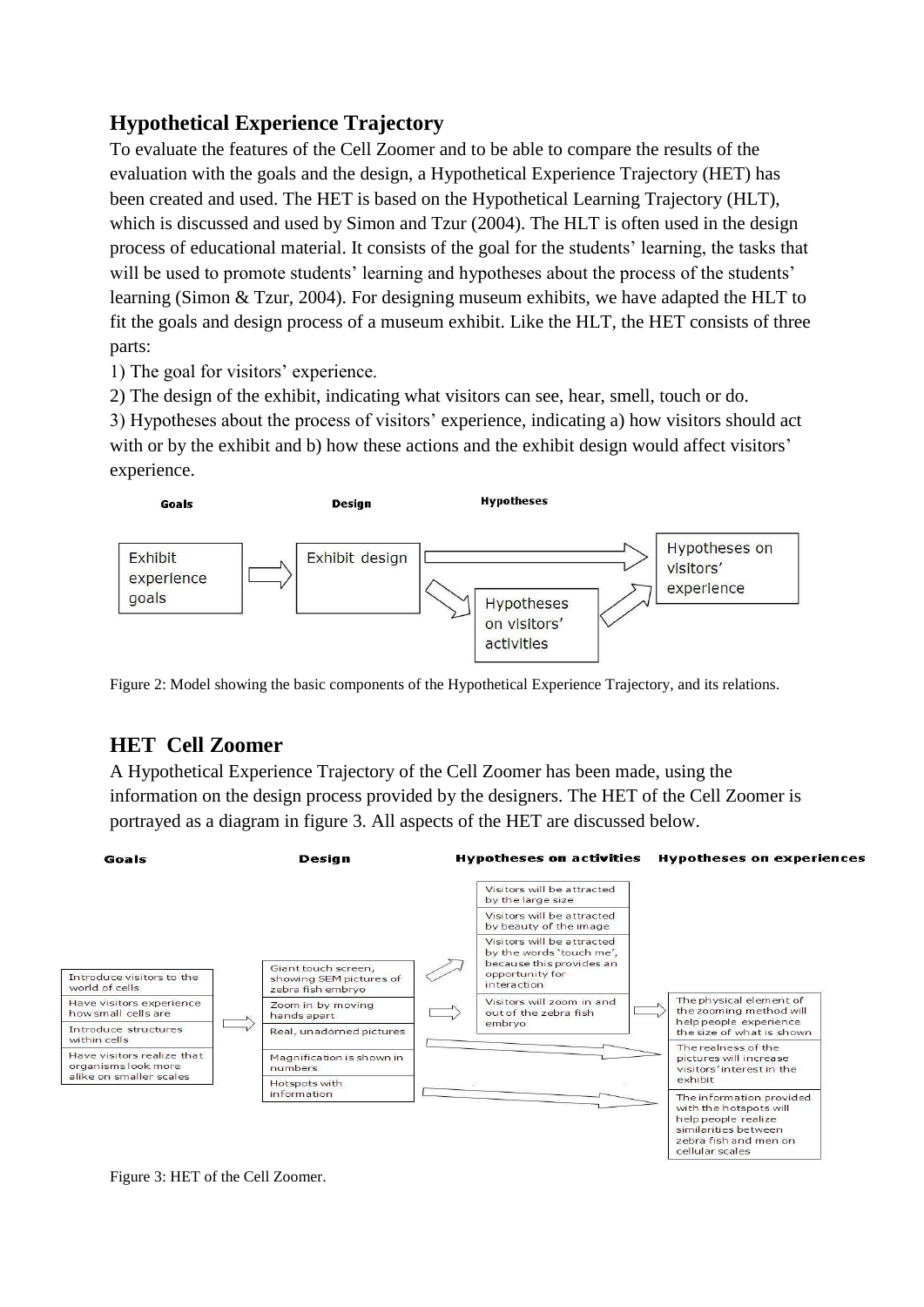1) The main goal of the Cell Zoomer is to introduce visitors to the world of tissues and cells. Other goals are to have visitors experience how small cells really are and to introduce some of the structures that can be found in cells. Lastly, the exhibit aims to have visitors realize that organism look more alike on smaller (cellular) scales (I. van Zeeland, 2012, pers. comm.).

2) The exhibit consists of a large touch screen, 1.4x2m, and an information label that is directly attached to the left side of the touch screen (see figure 4a). The first image on screen is one of many zebra fish moving around on a black background, while the text 'touch me' is visible (see figure 4a). When the screen is touched by a visitor, the image changes to one showing light microscope pictures of one zebra fish and one zebra fish embryo. The scale of these pictures is 1:1 and they are set on a black background (figure 4b). A drawing of two hands is situated above, with two arrows pointing in different directions near the outstretched fingers. These are to indicate what visitors need to do next; zooming in (and out) on the zebra fish embryo, by moving their fingers away from (or toward) each other on the screen. On screen, a number is shown to indicate the magnification. The zebra fish mother will also enlarge while zooming in. It will slowly move out of sight, as the screen is centered on the embryo (see figure 4c). At a magnification of 3200x, the light microscope picture changes into the electron microscope pictures. A small overview of the embryo is visible on top of the SEM pictures (Figure 4d). Visitors can continue to zoom using their hands, or they can touch the dots on the small overview of the zebra fish. Touching the dots will cause the image to zoom into that specific area (hotspots), where there is the option to listen to an audio fragment providing information about that area. Visitors can listen to these audio fragments by pressing the play button found on the screen.

On the information label attached to the touch screen, a little information is provided on cells, the creation of the electron microscope pictures and on the choice for the use of zebra fish in this exhibit. In addition, a small dish with real zebra fish embryos is shown (figure 4e).

3) The large size of the touch screen, as well as the image of the many moving zebra fish is supposed to draw visitors to the Cell Zoomer, using size, beauty and movement as attracting features. The text 'touch me' is added to attract visitors to start using the Cell Zoomer and to provide information on how to do this. The method of zooming has been designed to incorporate a physical element in the action, to give users a better feeling for the size of the depicted parts of the zebra fish. Visitors really need to 'dig' into the embryo to reach smaller parts of its body. The audio fragments often draw attention to similarities between zebra fish and humans, to help visitors draw those connections. All pictures shown are of a real specimen and have not been colored or changed in any way. This is done based on the belief that the realness of the pictures increases visitors' interest in the exhibit.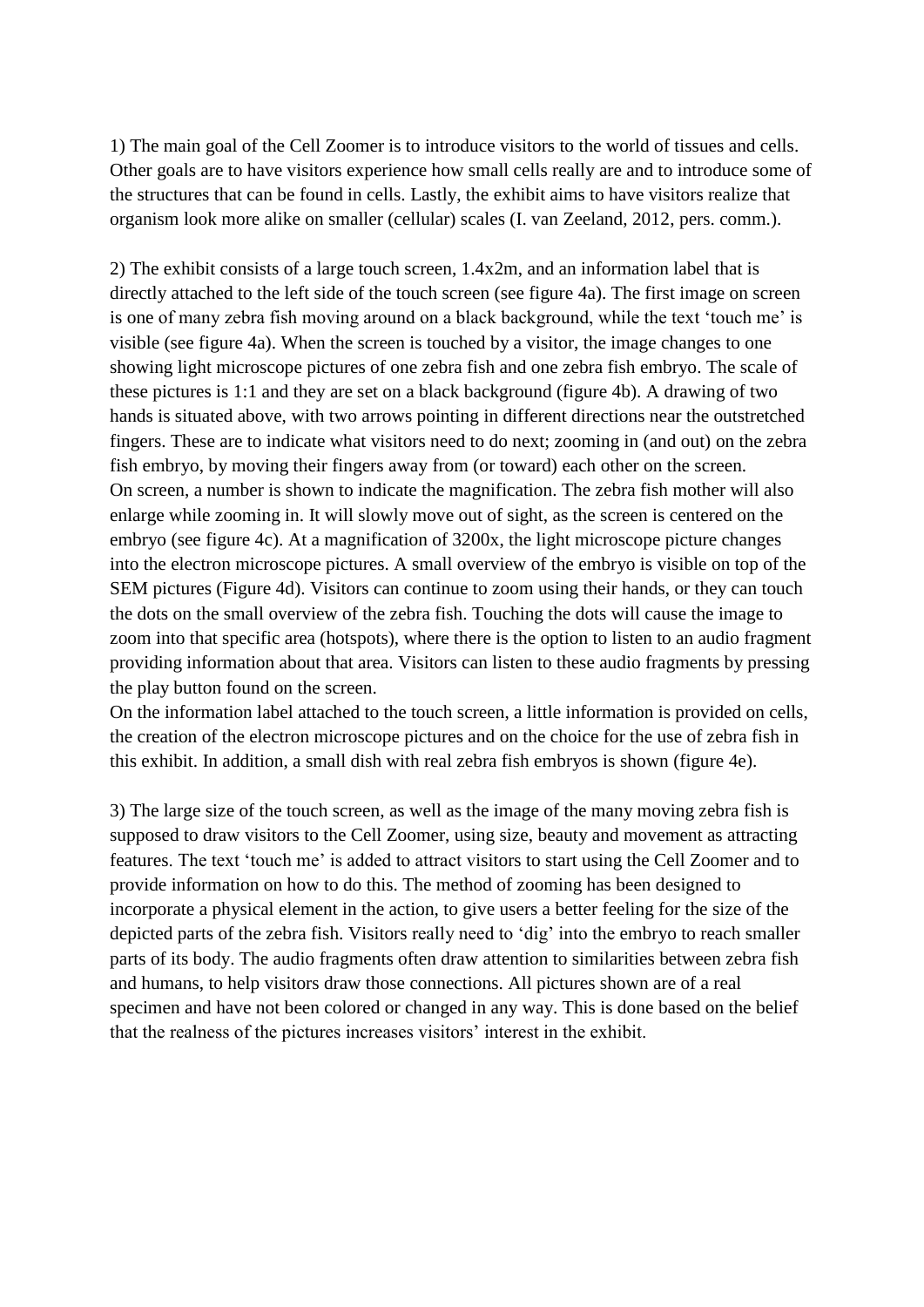

Figure 4: All red circles have been added in the pictures by the authors to indicate certain features. a) The Cell Zoomer with its opening screen of many moving zebra fish and the text 'touch me, shown within the red circle. b) Center of the screen of the Cell Zoomer after the first touch, portraying the zebra fish mother and embryo on a scale 1:1 (within the red circle). Above these are shown two hands with pointed fingers, and two arrows pointing away from each other. c) The screen of the Cell Zoomer after reaching a magnification of 165x (magnification shown within the red circle). The mother zebra fish is partly off the screen, as it is centered on the embryo. d) The screen of the Cell Zoomer after reaching a magnification of 3200x, the first moment the SEM pictures are shown. Note the small overview of the total picture (within the red circle). e) Information label attached to the Cell Zoomer. Note the small, light circle near the bottom, which shows real zebra fish embryos (within the red circle).

# **Results**

### **Observations**

During the nine hours of observation, 404 visitors of Naturalis entered the fifth floor. In total, 51 visitors were already present on the floor at the start of the observations and 50 visitors still remained after the hour of observation (see Methods).

### **Attraction**

In total, 121 visitors used the Cell Zoomer, 30% of the total visitors of the fifth floor. Six of these used it twice during the observation period. The users were mostly children (age  $\langle 12 \rangle$ ) or adults (age 21-50), see figure 5. These are also the age groups that visited the fifth floor the most. Teenagers and children that visited the fifth floor had the highest percentage of users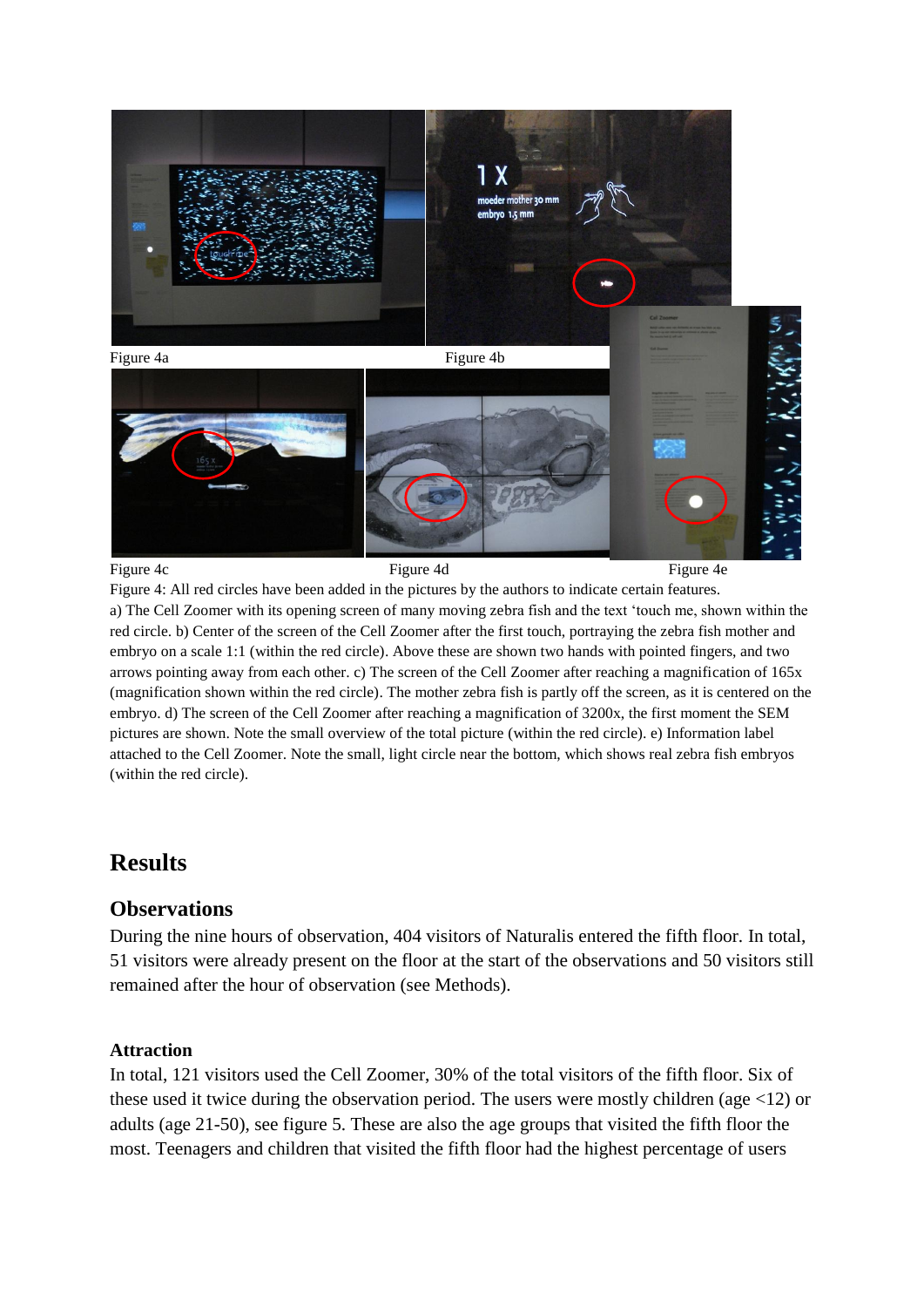(37.7 and 32.4% respectively, see figure 5). Men and women used the Cell Zoomer equally, with 64 women and 63 men using the exhibit.



Figure 5: Graph showing the total number of users of the Cell Zoomer per age group, as well as the percentage of users compared to the total visitors of the fifth floor, per age group.

### **Holding power**

On average, users spent 110 seconds with the Cell Zoomer. Just over sixty percent of the users spent less than ninety seconds at the Cell Zoomer (61.4%, 78 users). Half of the other users (20.5%, 26 users) spent more than three minutes with the Cell Zoomer (see figure 6). Men spent, on average, more time with the Cell Zoomer than women, 126 seconds versus 94 seconds.



Figure 6: Graph showing the number of visitors that used the Cell Zoomer for <60s, 60-90s, 90-120s, 120-180s and  $>180s$ .

### **Engagement**

Forty percent of the users (50 users) had an engagement level of 1 (touching the exhibit, but not zooming). Most of these visitors did not zoom in because they could not figure out how to do this (noted during observations). In total, 31.5 percent of the users (40 users) were unable to interact with the exhibit the way visitors were meant to. This was specifically a problem for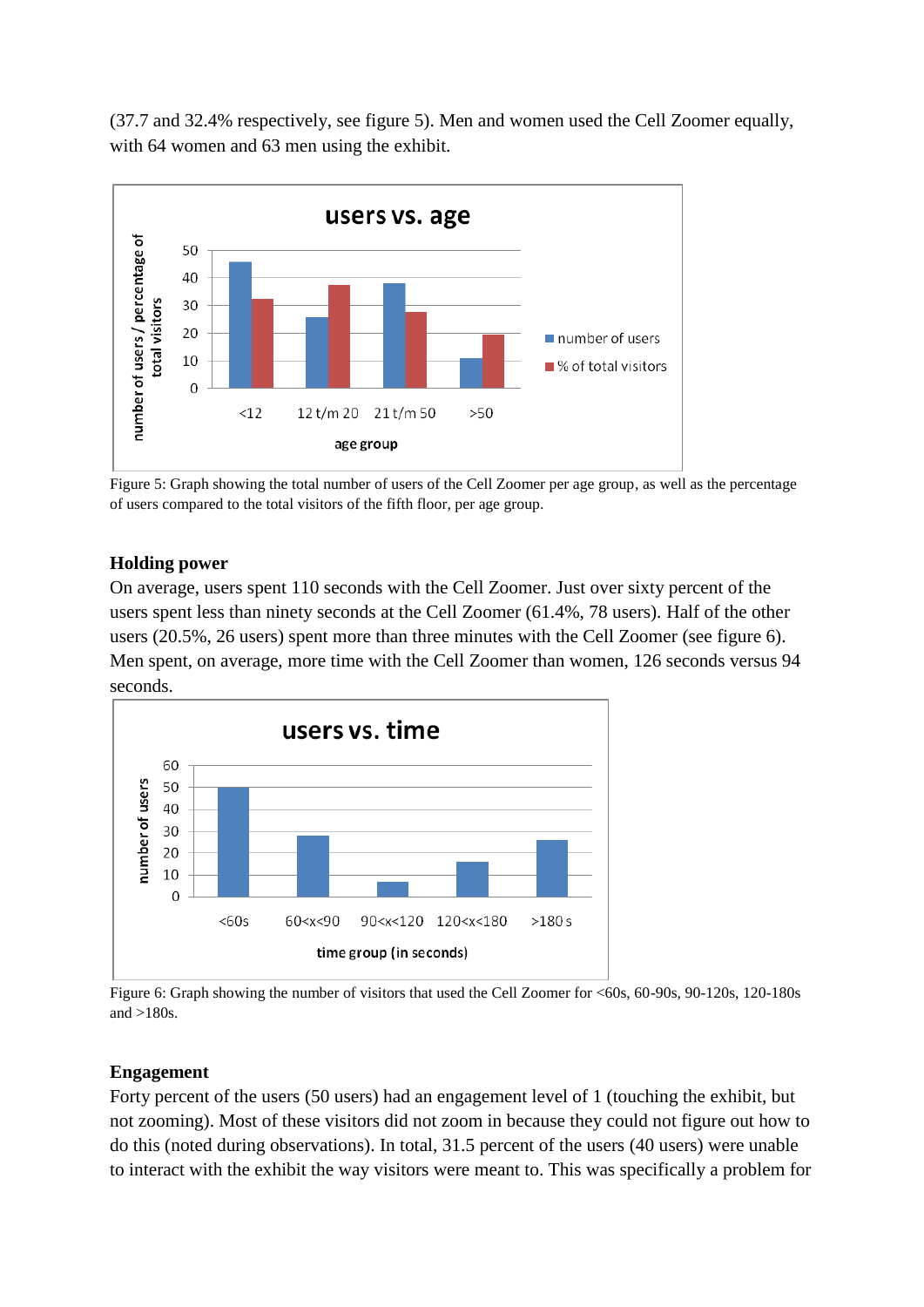elderly (age >50). More than half of them (54.5%) were unable to zoom in. Teenagers were particularly good in figuring out the zooming process, with only 7.4% (2 users) that were unable to zoom in (see figure 7).



Figure 7: Graph showing the percentage of the users of the Cell Zoomer that were unable to zoom (did not understand how to do it) in blue, and that reached the SEM pictures, in red, per age group.

Of the users who did figure out how to zoom in and out, forty-seven (37% of the total number of users) reached the SEM pictures (engagement level 3 and 4). Slightly more than half of these (25) used the hotspots and listened to the audio fragments. These users were mostly below 20 years old, with nine children and nine teenagers using the hotspots (see figure 8).



Figure 8: Graph showing per age group the number of users for each engagement level (see Methods).

### **Interaction**

Only half of the users (65) interacted with other users. Of these interactions, most were of an identifying level (30). These visitors made statements like 'wow, so big!' or 'look, fish'. Only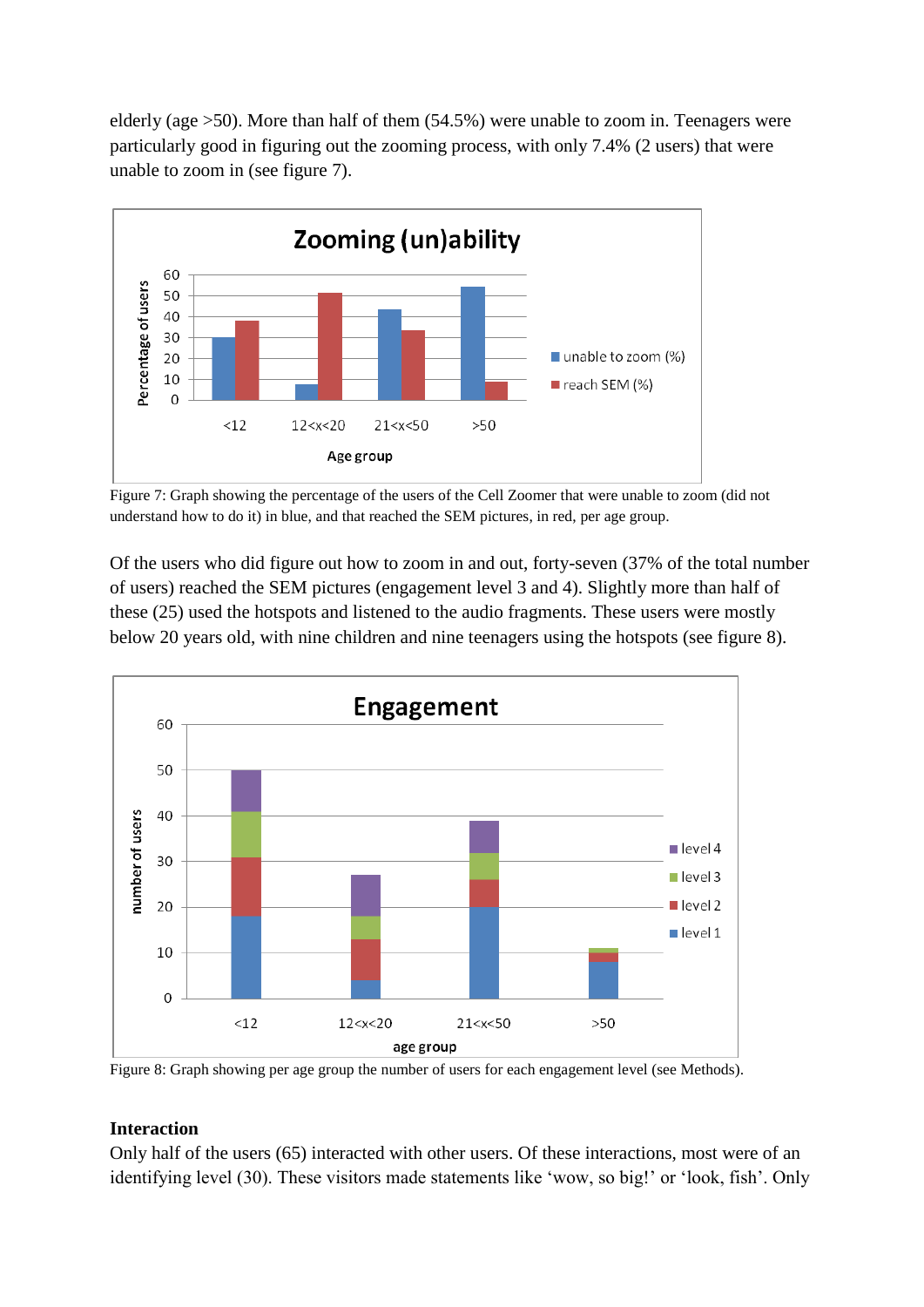seven visitors interacted in a way that could be seen as interpreting/applying, discussing similarities between fish and men. These visitors all had an engagement level 4.

### **Questionnaire**

In the questionnaire, visitors were asked to pick what aspect of the Cell Zoomer attracted them to use the exhibit. They could choose from the options 'the size of the screen', 'the beautiful picture', 'I like fish', 'other visitors using the exhibit', 'the moving picture' and 'an interest in cell biology'. In addition, they had the opportunity to add other reasons why they were attracted to use the Cell Zoomer. It was explicitly stated that they could give several answers.

In addition to the question on attraction, visitors were asked to fill in a likert-scale on how much they agreed with seven (independent) statements related to specific features of the Cell Zoomer (other than attraction). In the likert-scale, 1 stood for 'completely disagree', 2 for 'disagree', 3 'neutral', 4 'agree' and 5 'completely agree'.

The seven statements visitors were asked to rate this way were:

- 1) Real images are more interesting than drawn images.
- 2) I realized I was looking at a real photo.
- 3) It's a shame the images are black and white.
- 4) It is clear how large the components on the screen are in reality.
- 5) Using my hands while zooming strengthens my idea of scale of the image.
- 6) I would like for someone to explain things of the exhibit.
- 7) Now that I've used the Cell Zoomer, I would like to know more of cells.

In total, 90 visitors completed the questionnaire. Of these, one did not fill in the general section (on age and sex) and two did not answer on one of the statements (once number 3 and once number 7).

The 89 visitors who gave their age group and sex, 42 were male, 47 female. The distribution of the age groups is shown in table 2.

| age group | n  |
|-----------|----|
| <12       | 15 |
| 13-20     | 15 |
| $21 - 50$ | 48 |
| >50       |    |

Table 2: Number of visitors that completed the questionnaire per age group.

### **Attraction**

All standard options provided in the questionnaire on attraction were given as a reason by at least one visitor. In addition, twelve other reasons were given. One of these, the text 'touch me', was given by several individuals. The others were only given once and were generally related to the interactivity of the exhibit.

In table 3, all answers that were given more than once are shown, with the total number of answers. For each age group, these numbers are shown separately as well.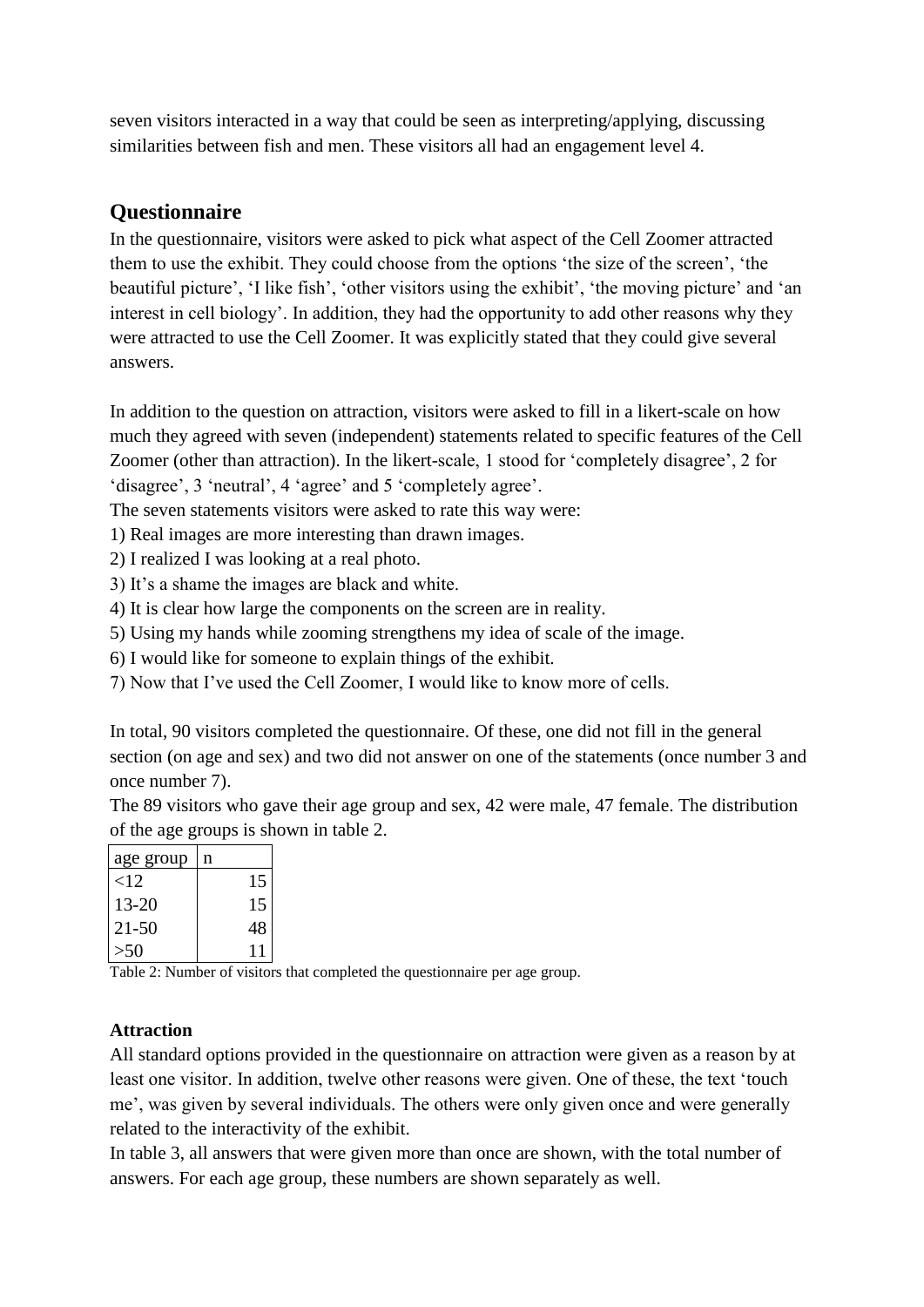The size of the screen and the picture on it are the most answered attracting features of the exhibit. Especially for teenagers and adults, the size of the screen is important. Fifty percent of these groups names this as (one of) the reason(s) for being attracted to the Cell Zoomer. The beauty of the picture and the fact that it shows moving objects (zebra fish) are both named by approximately one third of the visitors. In total, 53 visitors name either the beauty or the moving aspect of the picture as attraction. Eight of these name both.

| Frequency                   | Total    | <12      | 13-20    | $21 - 50$ | >50      |
|-----------------------------|----------|----------|----------|-----------|----------|
| Attraction                  | $(n=90)$ | $(n=15)$ | $(n=15)$ | $(n=48)$  | $(n=11)$ |
| The size of the screen      | 38       |          |          | 24        |          |
| The beautiful picture       | 32       |          |          | 17        |          |
| I like fish                 | 8        | 3        |          |           |          |
| Other visitors using the    |          |          |          |           |          |
| exhibit                     | 9        |          |          |           |          |
| The moving picture          | 29       |          |          |           |          |
| An interest in Cell Biology | 9        | 3        |          |           |          |
| Text 'touch me'             | 13       |          |          |           |          |

Table 3: Total number of people that provided each answer on the attraction question, as well as the number of people for each separate age group.

#### **Features**

The average answers on all statements are shown in figure 9 ( $n=90$ , except for 3 and 7, where n=89).

Almost 75% of the visitors (67 of 90) state that they agree with the statement that real pictures are more interesting than drawn images. Less than 10% (8 of 90) disagrees. Only thirteen people answered they did not realize they were looking at a real photo (statement 2).

The use of unadorned scanning electron microscope photos resulted in black and white pictures. Because the zebra fish embryo is transparent, even the light microscope pictures are largely black and white. On average, visitors are fairly neutral on this aspect. More visitors disagree than agree (41 and 26 respectively) with the statement that this lack of color is a shame.

Most users say that the Cell Zoomer shows clearly how large the components on the screen are in reality. Especially children  $(\langle 12 \rangle)$  agree with this statement: none disagree, only 3 (20%) answered neutral. For other age groups, the results are not as outspoken, but they show on average the same trend.

One of the most important features of the Cell Zoomer is the zooming method (see Cell Zoomer). This method, similar to that of an iPad, was chosen because the designers thought (hoped) that the addition of a physical aspect to the zooming would increase visitors' feeling for the scale. The results of this questionnaire show that visitors themselves agree that the use of their hands during the zooming strengthens their idea of scale. Sixty-two (69%) of the users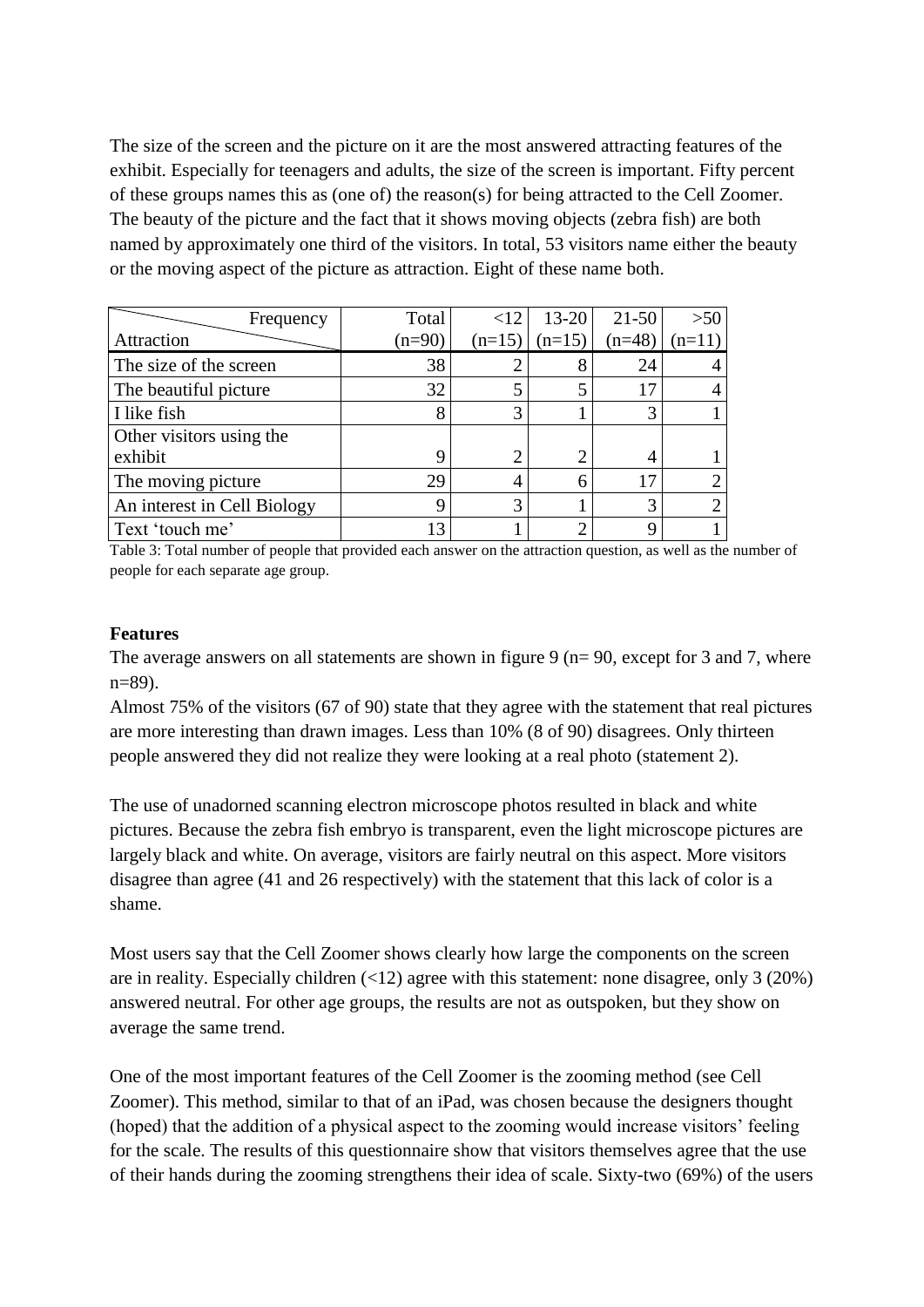agree with this statement. For adults (age 21-50) this is even higher (79%). Other age groups have slightly higher percentages of people answering neutral. Disagreement with the statement is generally low, with children being the only group where more than twenty percent disagrees (33%).



Average answer

Figure 9: Graph showing the average answer on all statements

On the last two statements, on wanting someone to explain things of the exhibit (number 6) and on wanting to know more of cells after using the Cell Zoomer (number 7), the average answer was neutral (respectively 3.09 and 3.08). However, the distribution of the answers on these two statements is completely different. On number 6, only twenty one visitors answered neutral. The others were fairly evenly divided over disagree (32) and agree (37). On number 7 however, more than half of the respondents (47) answered with neutral. On both statements, elderly (>50 years old) answered more in agreement with the statement than the other age groups. Of the elderly, 64% answered in agreement with statement 6 and 54% with statement 7, for the other age groups, this was never above forty percent.

#### **Differences between age groups**

Some differences between age groups have already been mentioned. For all statements, Kruskal-Wallis tests were performed to see whether the means of the different age groups were from identical populations. H-values were calculated for all statements and compared to  $\chi^2_{\alpha}$ , with  $\alpha$ =0.05 and three degrees of freedom (k-1, with k being the number of groups that are compared). This  $\chi^2_{\alpha} = 7,815$  (Freund, 2004).

Based on these tests, no statement shows significant differences between the age groups except statement 6 ('I would like for someone to explain things of the exhibit.'). On the results of this statement, Mann-Whitney U-tests were performed between the two youngest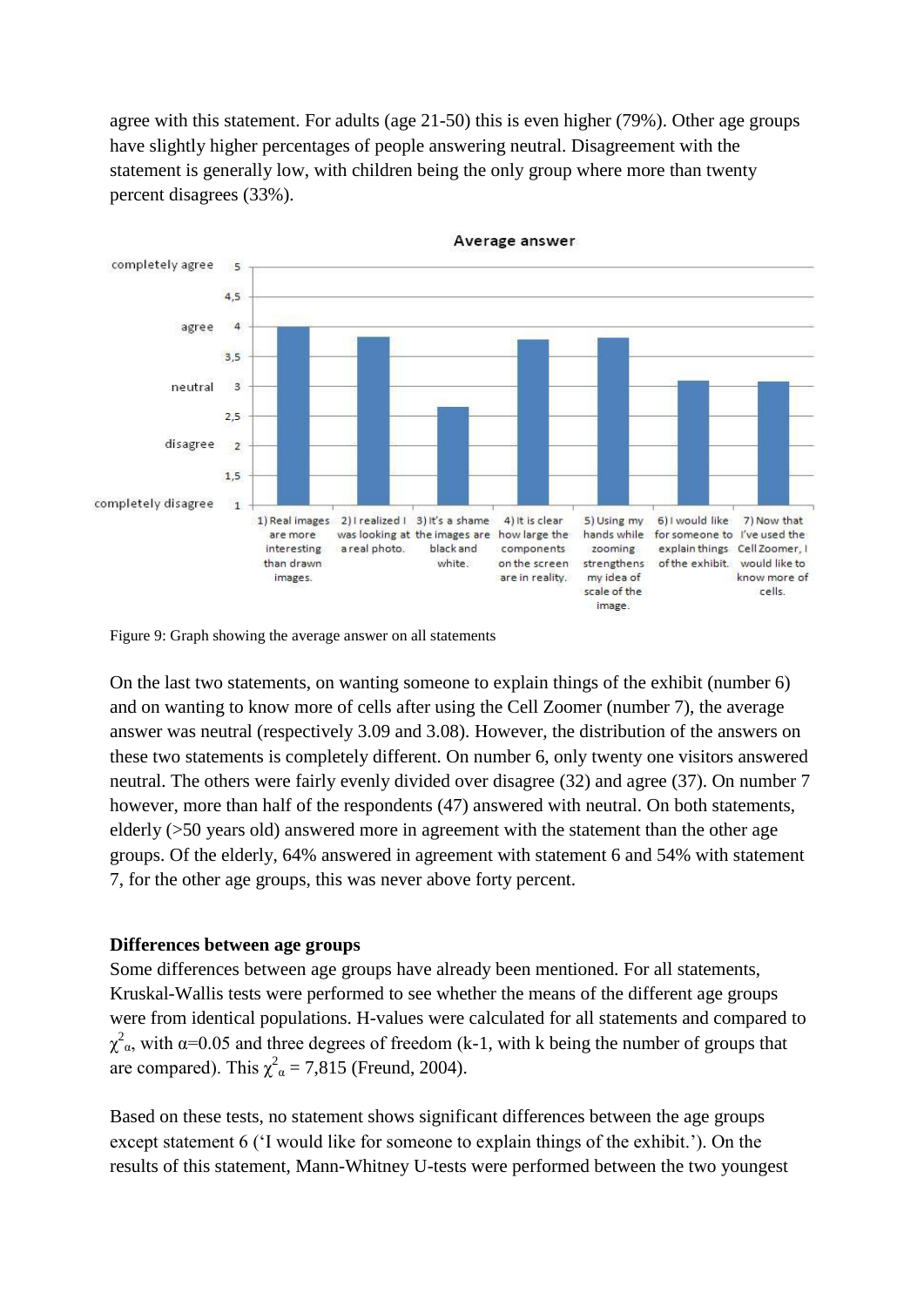age groups versus the two oldest age groups, as well as within the youngest and oldest groups. No significant differences were shown, except between the groups 21-50 and >50. The group >50 has a much higher average answer than the other groups. To proof the idea that this group caused the rejection of the null hypothesis in the Kruskal-Wallis test, another Kruskal-Wallis test was performed, using only the other three age groups. Here, an H-value of 1.36 was calculated, leading to the acceptation of the null hypothesis that these three groups were not significantly different. Therefore, the >50 group answered significantly different on the statement on wanting someone to explain things of the exhibit.

#### **Differences between sexes**

For all statements, answers of men and women were also compared, using Mann-Whitney Utests. This way, *z*-values were calculated and compared with  $z_{2\alpha}$ , which is 1.96 ( $\alpha$ =0.05) (http://www.nyx.net/~tmacfarl/STAT\_TUT/mann\_whi.ssi). Only the results on statement 2 ('I realized I was looking at a real photo.') showed a significant difference between the sexes. Men answered more in agreement with this statement than women did.

### **Interviews**

All visitors were first asked what they saw or noticed when using the Cell Zoomer. Since all visitors see something different in any exhibit, as a result from previous personal experiences (Griffin *et al.*, 2005), it was worth finding out what some individuals noted after using the Cell Zoomer. Considering that the main goal of the Cell Zoomer was to introduce visitors with the cellular world, one would hope visitors would give cell-related answers. However, most visitors answered they saw fish. Only one person answered that he saw different types of cells.

As in the questionnaire, visitors were asked what they thought of the lack of color in the images. The interviews provided similar answers as the questionnaires, with most people not minding the lack of color. As one woman said '*It's easier to see structures this way. With colors, you're going to be looking like, oh, nice, colors*'. However, opinions were divided, again similar to the questionnaires. One visitor said he would have liked to have some colors, showing the structures the information at the hotspots was about, because he had some trouble finding them.

All interviewees said that the Cell Zoomer gave a good indication of how small cells really are. The real size of what was shown on the screen was less clear, because not everyone could interpret the large number of magnification, which is shown on the screen, into an actual size. However, starting with the actual size of the embryo, as well as the dish with real embryos next to the screen, did help people's imagination in realizing how small cells are. The physical component of the zooming process was occasionally found to be helping with this as well. This result is again similar to that of the questionnaires. However, most visitors said they liked the zooming method, because they could do it themselves and it was '*modern*'. The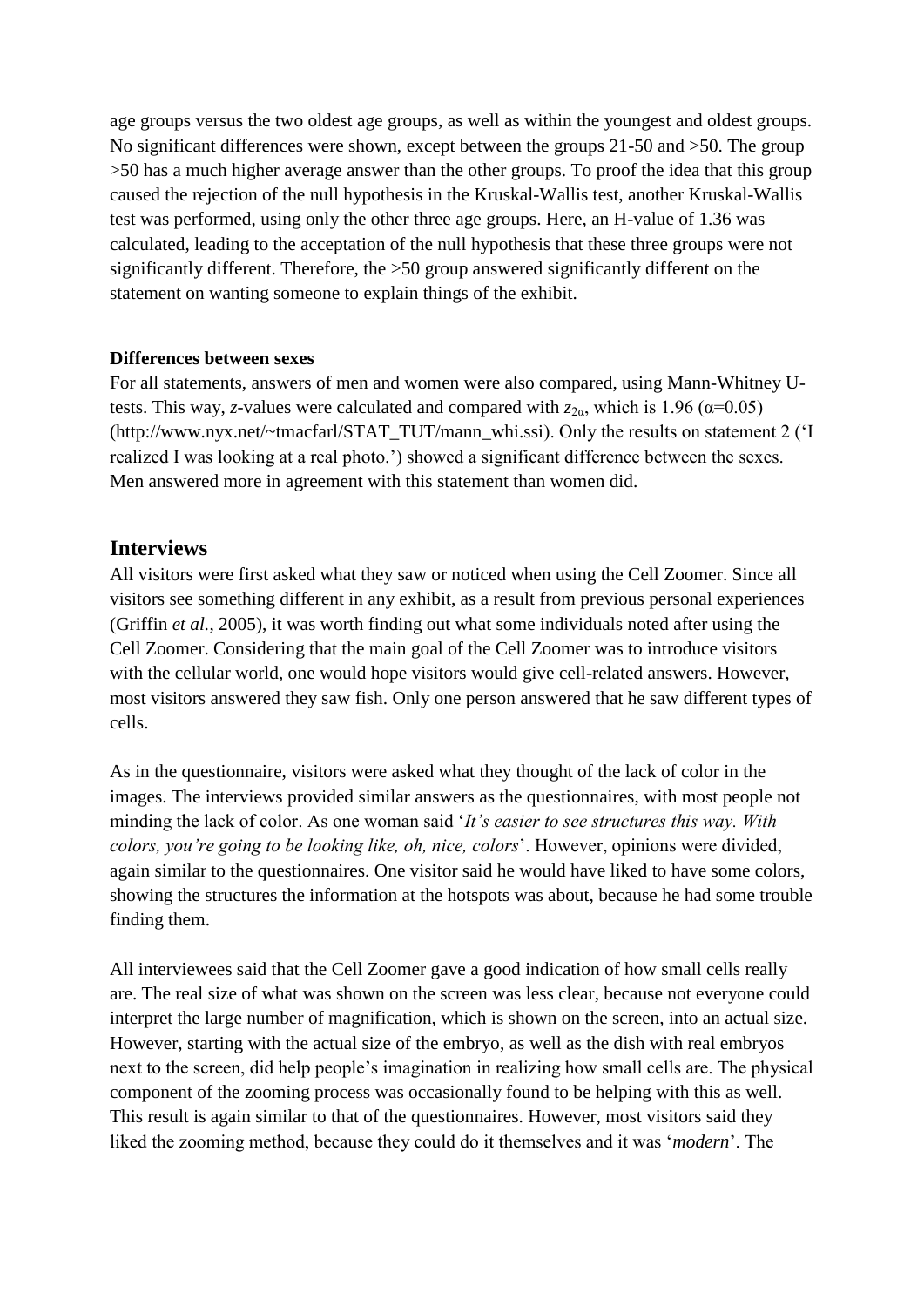additional value of aiding visitor's idea of scale was far less common than visitors simply liking the interactivity.

In contrast to the questionnaire results, where most people were fairly neutral about the idea of an explainer next to the Cell Zoomer, all interviewees answered they did not want someone there. They liked being able to find things out themselves and thought that the information provided was enough. In fact, only one person wanted more information than provided, saying that, in general, she liked it when a lot of information was available. She would have liked more details on specific cells, and, when mentioned by the interviewer, said she would like more information on zebra fish and microscopy as well. However, she was the only one who really wanted more information. The large majority was very happy with the amount and type of information presented.

When asked whether the Cell Zoomer had reached its main goal, introducing visitors in the cellular world, all interviewees answered yes. However, as one man clearly proved, it is critical to reach the SEM photos and look at that. At first, he had not reached it and at that moment, he answered with a clear no on this question. However, when the SEM photos were shown on the screen, he was far more positive on this. All other interviewees had reached the SEM photos and had used some hotspots to navigate this part of the exhibit.

# **Discussion**

The Hypothetical Experience Trajectory of the Cell Zoomer shows the designers added four main features that were expected to have specific effects on visitors' experience (see figure 3). The size of the screen and the image shown, including the text 'touch me', were thought to attract visitors to use the Cell Zoomer, the method of zooming was thought to help visitors with their idea of scale, the use of real images was thought to add interest to the exhibit and the information provided with the hotspots was hoped to help people realize similarities between zebra fish and humans on a cellular scale. The results show that these assumptions were, in general, right.

### **Attraction**

The size and the image (both the beauty and the moving aspect) are the most common reasons visitors were attracted to use the Cell Zoomer.

The text 'touch me' was not one of the provided options on the questionnaire, but was still given as one of the reasons of attraction by almost 15% of the visitors. This indicates that it is an important feature to attract visitors. The text is transparent, changing from Dutch to English and popping up on different places on the screen. As such, it's not always as attracting as it could be, for it's not always easy to read, nor is it always in an opportune position to attract attention. As one visitor noted, it would probably be even more effective if the text would be shown in a bright color like orange. Nonetheless, the text showing the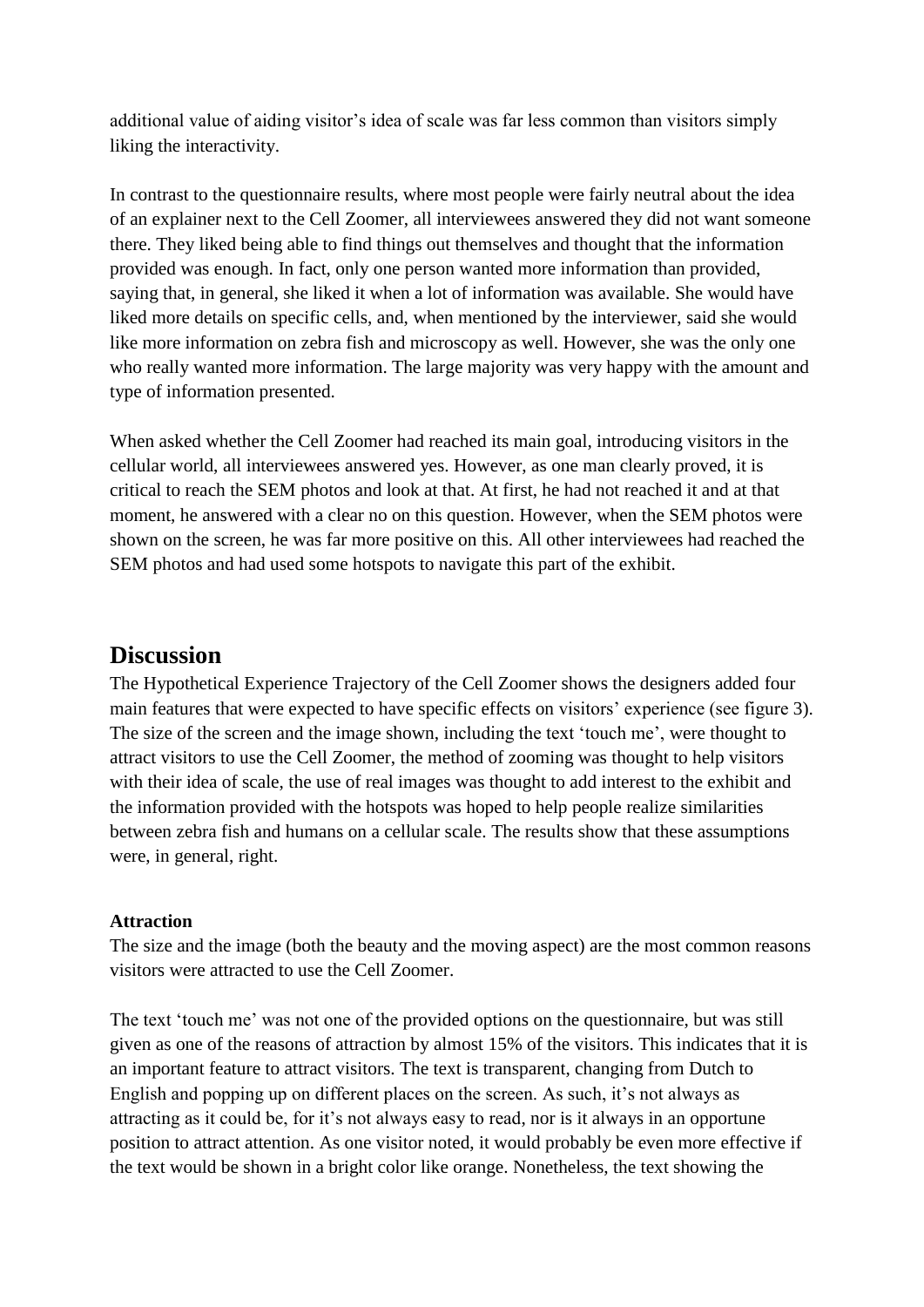touch-aspect of the exhibit, promising interactive features for the user, is potentially a powerful attracting feature. This could be given a more prominent role than has been done in the Cell Zoomer.

As thirty percent of visitors of the fifth floor started to use the Cell Zoomer, its power to attract visitors to use it was apparently not exceptionally large. One reason for this might be museum fatigue. This phenomenon, in which visitors view exhibits more cursorily after a period of time within this museum, is well documented (see Allen, 2002). As the Cell Zoomer is located on the highest floor of the museum, it is likely one of the last rooms visitors arrive in. Therefore, museum fatigue might well be a factor causing visitors that are attracted to the Cell Zoomer, not to use it. Another factor that can explain the rather low percentage of use is the location of the Cell Zoomer within the fifth floor exhibit space. It is located in the corner farthest away from the entrance and, as such, partially obscured by other, unrelated, exhibits. To increase its use, moving it to the front of the room or clearing more space around it will probably help.

#### **Method of zooming**

The method of zooming is considered by most visitors to help them with their idea of scale. Almost seventy percent answered that they agreed with the statement 'using my hands while zooming strengthens my idea of scale of the image'. Even though this is not by any means a definitive result showing that the physical component increases peoples feeling for scale, it is an indication that at least people think it helps. The importance of the physical aspects in museum learning is widely accepted and used (i.e. Bollo & Pozzolo, 2005; Falk & Storksdieck, 2005; Griffin *et al.*, 2005; Kimche, 1978; Murriello *et al.*, 2006; Oppenheimer, 1968). Combining this with the results of Minogue *et al.* (2006), who conclude that the addition of 'feeling' in their Virtual Reality of a cell enhanced students' perceptions of cells and improved people's ideas on spatial representations and relations between cell structures, it seems clear that the addition of a physical component does help people with their understanding. This is also in line with the learning theories of Piaget and Dewey (see Allen & Gutwill, 2004; Ansbacher, 1998). Additionally, the zooming method is often described as 'modern' and thought to be fun by visitors, enhancing their experience.

#### **Real pictures**

A large majority of the visitors answered that they thought real pictures were more interesting than drawn images. Considering that less than fifteen percent of the visitors answered that they did not realize they were looking at a real picture, it can be concluded that the pictures being real adds interest to the exhibit. This indicates that Naturalis' choice to use real pictures, rather than animations, even though these might be easier to understand, is justified.

#### **Information with the hotspots**

Of the 25 observed users of the Cell Zoomer that used the hotspots (engagement level 4), seven had an interaction level 4, indicating they realized there were similarities between the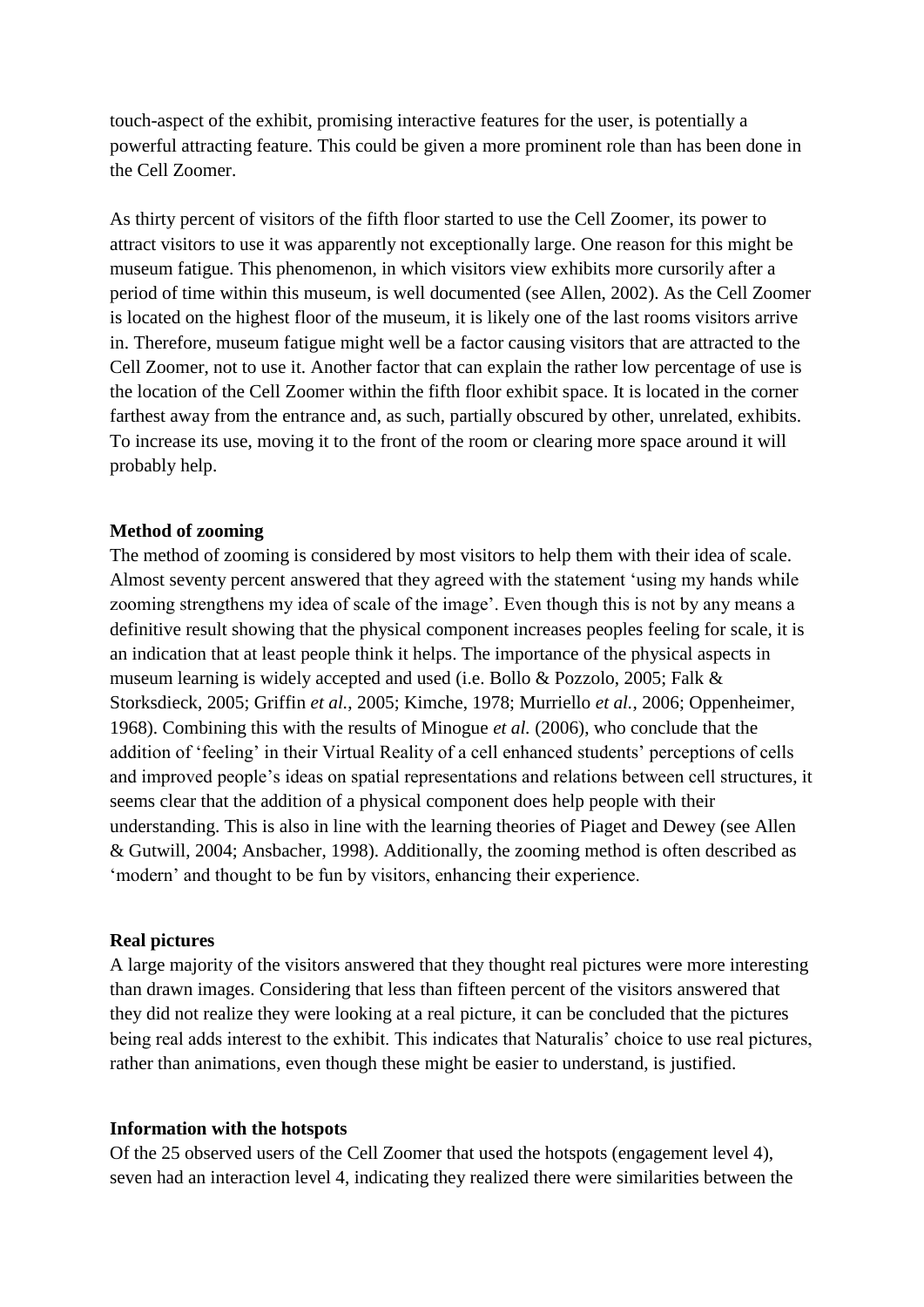zebra fish and humans on the cellular level. Naturally, this does not mean that none of the other visitors had similar thoughts, only that they did not discuss these with other visitors. Since all visitors with interaction level 4 used the hotspots, it seems safe to conclude that they form a necessary part of the exhibit to complete this goal of the Cell Zoomer. For almost thirty percent of the hotspot users, it had, demonstrably, the desired effect. The weakest part of the hotspots is the low use of them, with only twenty per cent of the visitors that start to use the Cell Zoomer actually using the hotspots.

#### **Instructions**

Judging by the results discussed above, the Cell Zoomer is well designed and popular with visitors. Indeed, those visitors that used the Cell Zoomer to its full extent were very positive and often praised key features of the exhibit. The interactivity was an important feature in this praise. However, it is exactly this interactivity that is also responsible for diminishing the Cell Zoomer's success. Allen and Gutwill (2004) mention several pitfalls interactive designs can have. One of these is that the interactivity can be difficult to use for some visitors.

That is exactly the problem with the Cell Zoomer. Over thirty percent of the visitors that attempted to use the Cell Zoomer could not figure out how to use it. A large group of visitors was therefore thwarted in experiencing the exhibit the way it was designed. Especially elderly had problems finding out how to use it. As a result, they left the Cell Zoomer frustrated. To improve this, the instructions should be altered. With the Cell Zoomer, the designers chose to use minimal instructions, depicting only two hands and two arrows to indicate the method of zooming. Kirschner *et al.* (2006) concluded that guided instruction had superior effects on students' learning compared to more intuition driven instructions. The results of the evaluation of the Cell Zoomer support these results, showing that interactive exhibits need more guided instructions in order to ensure visitors can have the desired experience. Following Driscol (2000), different types of instruction would most likely produce the best results. In addition to the image of the hands, an animation and written instructions could be provided. This way, a larger percentage of users would be able to interact with the Cell Zoomer. Especially for the older users of the Cell Zoomer, this would be an improvement.

#### **Goals**

When looking at the goals of the Cell Zoomer, the results are not as positive as they are on the specific features. As over sixty percent of the users of the Cell Zoomer does not reach the electron microscope photos, and consequently do not see a single cell, the introduction to the world of cells fails for this large group of users. This is caused by users being unable to zoom in, as well as by users not zooming in far enough. As discussed, more guided instructions would decrease the number of visitors that are unable to zoom in. To have visitors zoom in far enough to reach the SEM pictures, they should be seduced to continue zooming. To achieve this, it should be more clear how far they can zoom in and what they can see and do when they zoom in further. Additionally, questions on screen invoking visitors' curiosity, like 'How far can you zoom?', would also increase the number of visitors reaching the SEM pictures.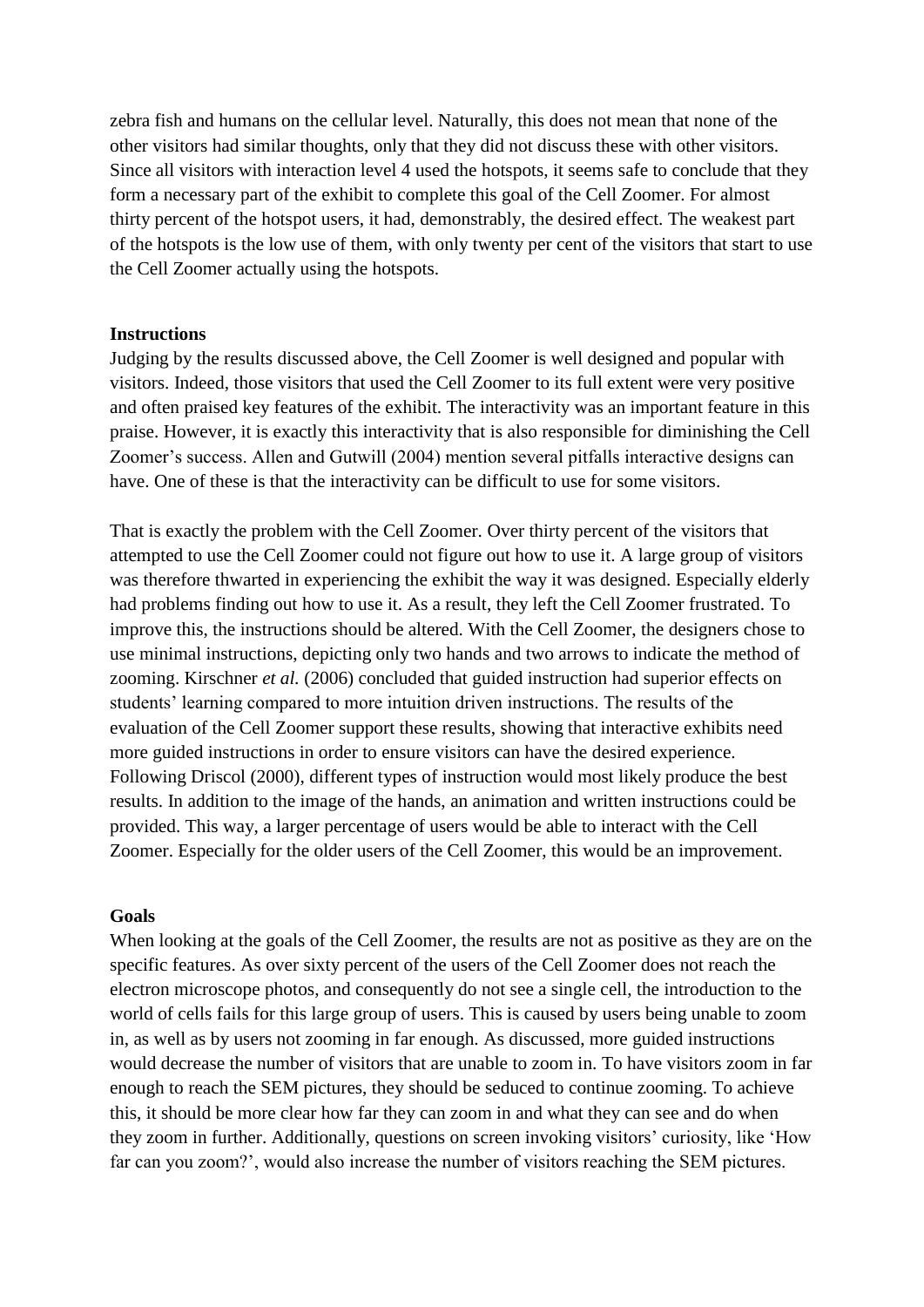Visitors that reach the SEM photos do indicate that they thought the Cell Zoomer formed a nice introduction into the world of cells. However, this is not what first comes to mind when asked what they saw. Here, the answer 'fish' was the dominant result. As such, most visitors do not realize the exhibit was aimed to introduce cells.

For the goal 'have visitors experience how small cells are', results are better. Once again, sixty percent does not arrive at the cellular level and can, as such, not appreciate cell size. Of those that do arrive at the SEM photos, results show that the Cell Zoomer does aid their experience of cell size.

Introducing structures within cells, as well as having visitors realize organisms look more alike on smaller scales, is dependent on visitors using the hotspots. As only twenty percent of the users does this, these goals are at best achieved for a very small part of the users.



### **HET Cell Zoomer**

Figure 10: HET of the Cell Zoomer, showing which hypotheses are shown to be correct and incorrect. The red cross through the arrow indicates that a large group of users did not zoom in. All other designed features have their desired effect.

# **Conclusions**

Experience is becoming more and more important in museum exhibits. Interactivity is an important characteristic of an exhibit to stimulate this. In interactive exhibits, clear instructions, preferably in multiple ways, are necessary to ensure visitors can experience the exhibit the way it was designed.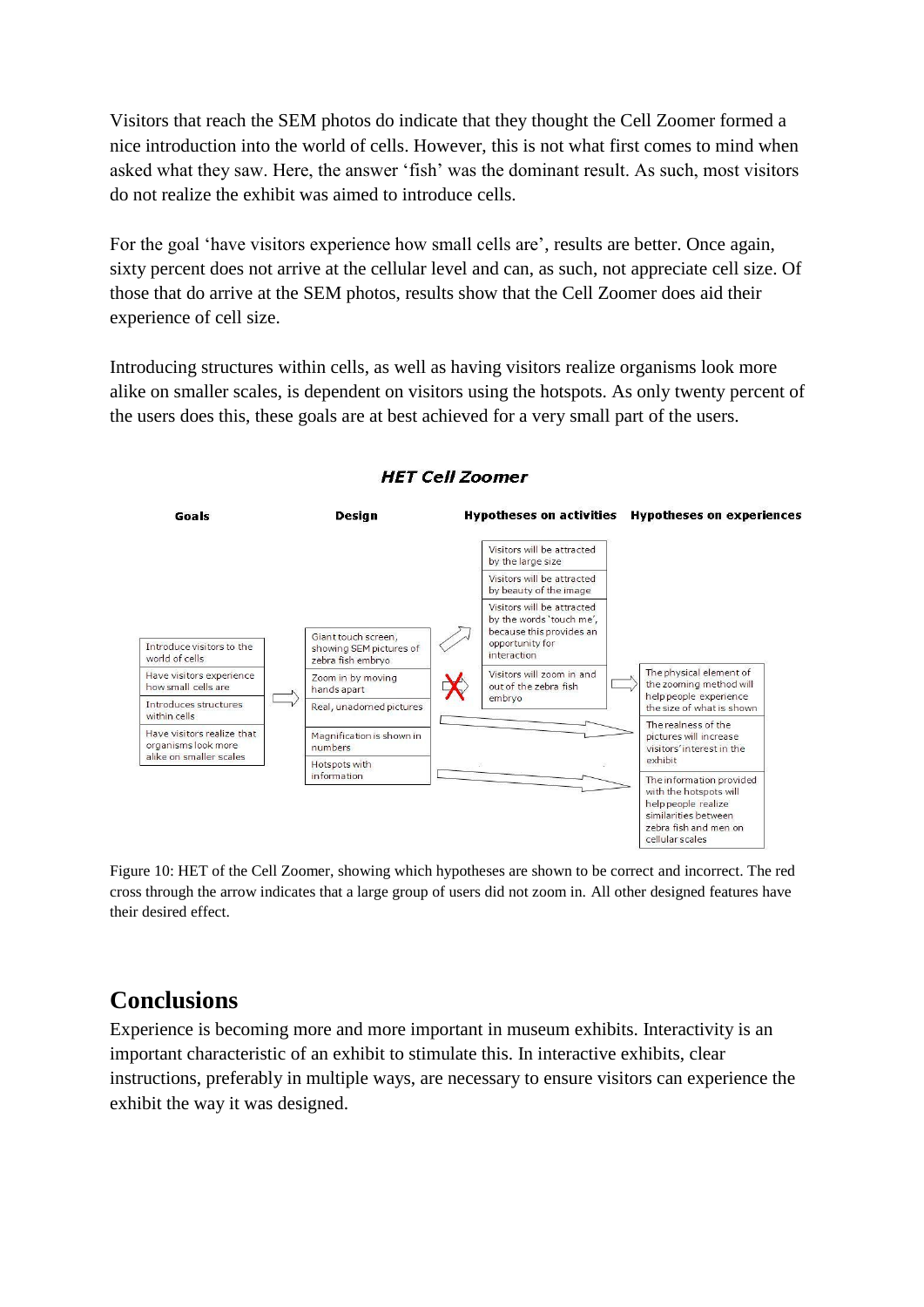When designing and/or evaluating an exhibit, a Hypothetical Experience Trajectory (HET) is useful to create and use. In the HET, the goals and the design of the exhibit are described, as well as hypotheses on the effects of the design on visitors' actions and experiences.

The main features of the Cell Zoomer (the size of the screen and the image on it, the method of zooming and the realness of the pictures) have in general the desired effects on visitors who are using the Cell Zoomer as designed. The minimal instructions and specific method of zooming lead to a significant part of the users being unable to zoom in and 'correctly' use and experience the Cell Zoomer.

The physical component in the zooming method is thought to help visitors with their idea of scale. Visitors appreciate the use of real pictures and this does add interest to the exhibit. Beauty, movement and size attract visitors to the exhibit.

Especially younger visitors like to be able to decide for themselves what they see and do with an exhibit. Elderly prefer more straightforward information with less personal choice. Being allowed to touch an exhibit is considered to make it more interesting, especially by the youth.

To stimulate visitor experience on the micro world, interactivity (especially for the younger public) and clear instructions are very important characteristics. Additional stimulating characteristics are the use of real pictures, the presence of physical components in the interactive features and an attractive look, which can be created by a large size and movement.

# **Acknowledgments**

I would like to thank all the visitors of Naturalis Biodiversity Center who completed a questionnaire or gave an interview or otherwise provided me with information. I would like to thank the staff of Naturalis for their hospitality. I would like to thank Ilse van Zeeland for her information on the design process of the Cell Zoomer and for her help with focusing the evaluation on the main features of the Cell Zoomer. I would like to thank Jaap van Netten for his help with the statistical analyses on the results from the questionnaire Cell Zoomer. I would like to thank my fellow students in the research project group for their feedback. Last but not least, I would like to thank my supervisors, Caroline Breunesse and Dirk-Jan Boerwinkel, for their feedback and ideas.

# **References**

- Allen, S. 2002. Looking for learning in visitor talk: A methodological exploration. In *Learning Conversations in Museums*, ed. G. Leinhardt, K. Crowley and K. Knutson 259-303. Mahwah, NJ, USA: Lawrence Erlbaum Associates.
- Allen, S. 2004. Designs for learning: Studying science museum exhibits that do more than entertain. *Science Education.* 88 (S1): S17-S33.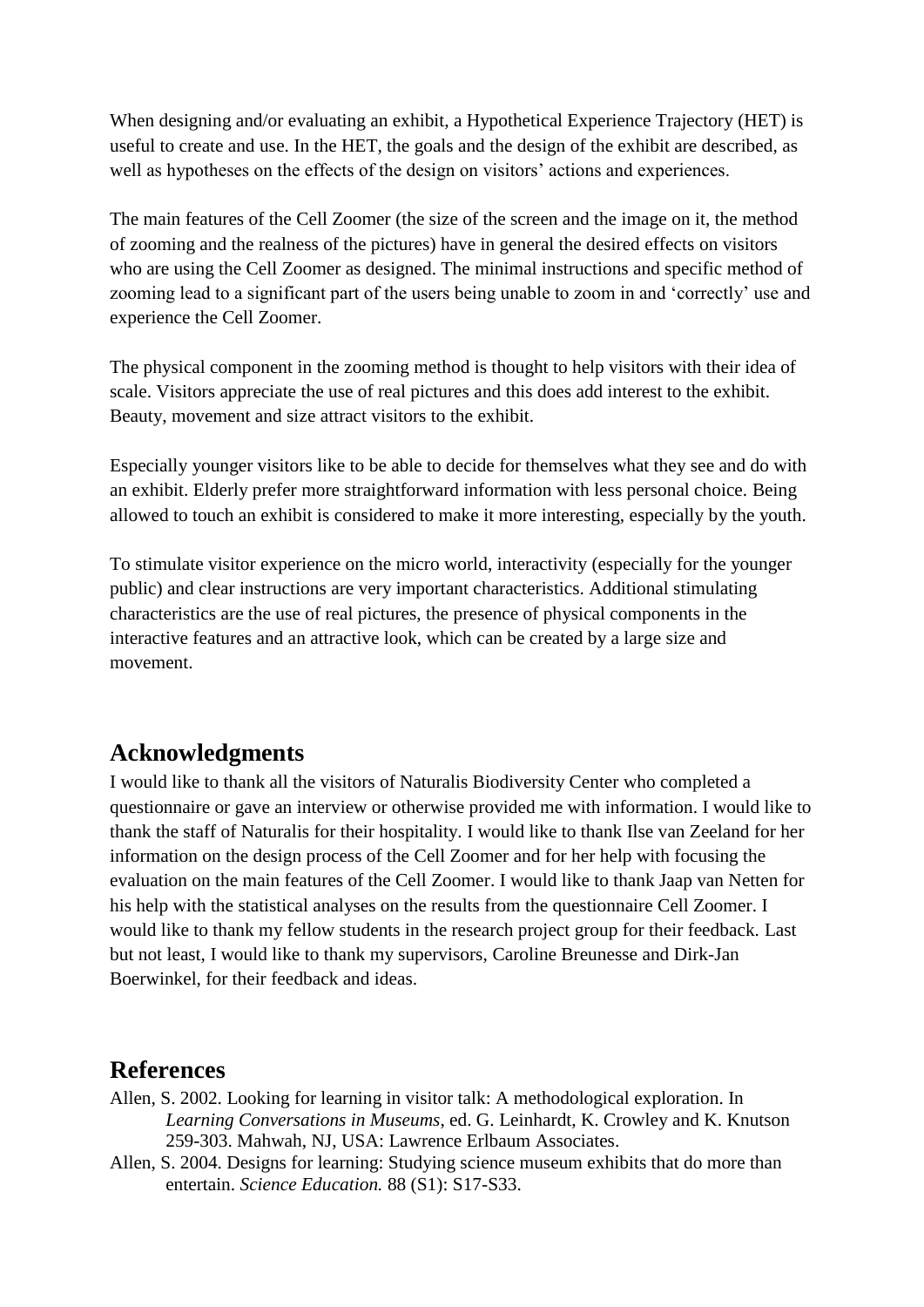- Allen, S. and Gutwill, J. 2004. Designing with multiple interactives: Five common pitfalls. *Curator: The Museum Journal*. 47: 199-212.
- Anderson, D., Lucas, K.B. and Ginns, I.S. 2003. Theoretical perspectives on learning in an informal setting. *Journal of Research in Science Teaching.* 40: 177-199.
- Ansbacher, T. 1998. John Dewey's 'Experience and education': Lessons for museums. *Curator: The Museum Journal.* 41: 36-49.
- Ansbacher, T. 1999. Experience, inquiry and making meaning. *Exhibitionist.* 18 (2)*:* 22-26.
- Ansbacher, T. 2000. "What did you see and do?: A brief introduction to experience-based exhibits". *Informal Learning Review*, Jan/Feb 2000. http://www.informallearning.com/ilr-archive.htm.
- Ansel, J. (1996). *Experiental exhibits, models and teaching props.* Author's pre-publication draft. http://www.anselinc.com/Articles%20PDF/Experiential%20Exhibits.pdf.
- Araújo-Jorge, T.C., Cardona,T.S., Mendes, C.L.S., Henriques-Pons, A., Meirelles, R.M.S., Coutinho, C.M.L.M., Aguiar, L.E.V., Meirelles, M.N.L., Castro, S.L.de, Barbosa, H.S. and Luz, M.R.M.P. 2004. Microscopy images as interactive tools in cell modeling and cell biology education. *Cell Biology Education.* 3: 99-110.
- Beaudoin, A.B. 2009. Small wonder: Using SEM images to exhibit the "small stuff". *Curator: The Museum Journal.* 52: 261-272.
- Bell, P., Lewenstein, B., Shouse, A.W. and Feder, M.A. 2009. *Learning science in informal environments: People, places, and pursuits. (Free executive summary).* Report of the National Research Council of the National Academies: National Academies Press. Washington D.C., USA. Prepublication copy. http://www.nap.edu/catalog/12190.html.
- Bequette, M., Svarovsky, G. and Ellenbogen, K. 2011. Year 5 summative evaluation of exhibits and programs. *NISE Network Research and Evaluation.*  http://www.nisenet.org/catalog/evaluation/year5exhibitsandprograms.
- Bishop, G. Becker, J., Koutsika, G. and Benfield, J. 2007. *Dino Jaws - Summative Evaluation Report.* Natural History Museum. London. [http://www.nhm.ac.uk/resources](http://www.nhm.ac.uk/resources-)rx/files/dino-jaws-evaluation-11741.pdf.
- Boisvert, D.L. and Slez, B.J. (1995). The relationship between exhibit characteristics and learning-associated behaviors in a science museum discovery space. *Science Education, 79,* 503-518.
- Bollo, A. and Dal Pozzolo, L. (2005). *Analysis of visitor behaviour inside the museum: An empirical study.*

http://neumann.hec.ca/aimac2005/PDF\_Text/BolloA\_DalPozzoloL.pdf.

- Dijkstra, A.M. and Critchley, C.R. in press. Nanotechnology in Dutch science cafés: Public risk perceptions contextualized. *Journal of Nanoparticle Research.* Manuscript number: NANO5635.
- Driscol, M.P. 2000. *Psychology of learning for instruction.* Allyn and Bacon, Boston, USA.
- Ellenbogen, K., Dancu, T. and Kessler, C. 2004. *Microscope Imaging Station summative evaluation.* Institute for Learning Innovation, Annapolis, MD, USA. http://www.exploratorium.edu/partner/pdf/MIS\_Summative.pdf.
- Ellenbogen, K.M., Luke, J.J. and Dierking, L.D. 2004. Family learning research in museums: An emerging disciplinary matrix? *Science Education.* 88 (S1): S48-S58.
- Faas, F.G.A., Avramut, M.C., Van den Berg, B.M., Mommaas, A.M., Koster, A.J. and Ravelli, R.B.G. 2012. Virtual nanoscopy: Generation of ultra-large high resolution electron microscopy maps. *The Journal of Cell Biology.* 198: 457-469.
- Falcão, D., Colinvaux, D., Krapas, S., Querioz, G., Alves, F., Cazelli, S., Valente, M.E. and Gouvea, G. 2004. A model-based approach to science exhibition evaluation: A case study in a Brazilian astronomy museum. *International Journal of Science Education.* 26: 951-978.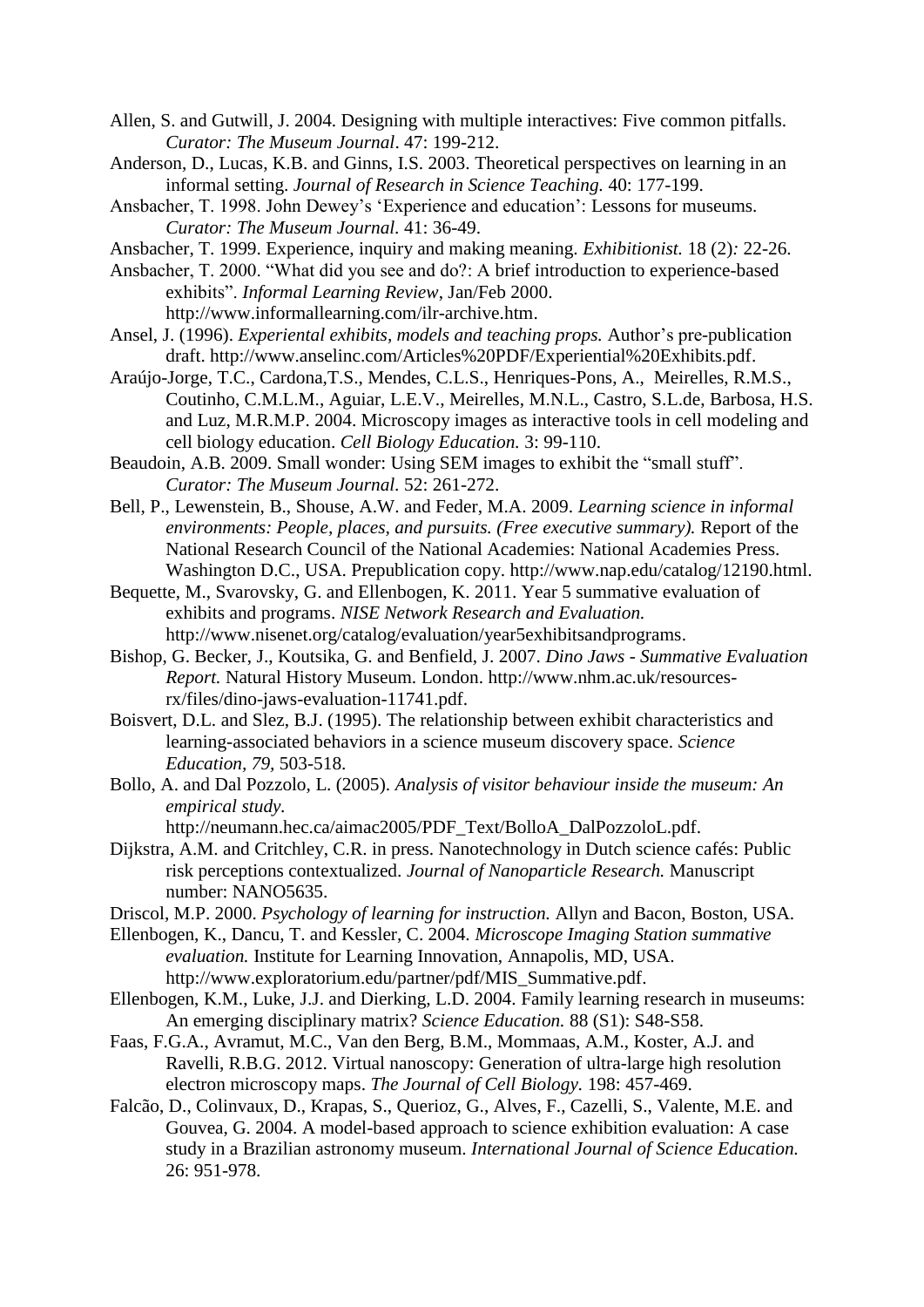- Falk, J.H. and Dierking, L.D. 2010. The 95 percent solution: School is not where most Americans learn most of their science. *American Scientist.* 98: 486-493.
- Falk, J. and Storksdieck, M. 2005. Using the contextual model of learning to understand visitor learning from a science center exhibition. *Science Education.* 89: 744-778.
- Flores, F., Tovar, M.E. and Gallegos, L. 2003. Representation of the cell and its processes in high school students: An integrated view. *International Journal of Science Education.* 25: 269-286.
- Freund, J.E. 2004. *Modern elementary statistics.* Upper Saddle River, New Jersey: Pearson Prentice Hall.
- Garnet, R. 2001. *The impact of science centers/museums on their surrounding communities: summary report.* http://www.astc.org/resource/case/Impact\_Study02.pdf.
- Griffin, J., Kelly, L., Savage, G. and Hatherly, J. 2005. Museums actively researching visitor experiences and learning (MARVEL): A methodological study. *Open Museum Journal.* 7: 1-19.<http://australianmuseum.net.au/Uploads/Documents/12718/JGriffin->Paper.pdf.
- Gutwill, J.P. and Allen, S. 2010. Facilitating family group inquiry at science museum exhibits. *Science Education.* 94: 710-742.
- Heffernan, B.M. 1998. Evaluation techniques for the Sandy Point Discovery Center, Great Bay National Estuarine Research Reserve. *Journal of Environmental Education.* 30 (1): 25-33.
- Hennes, T. 2002. Rethinking the visitor experience: Transforming obstacle into purpose. *Curator: The Museum Journal.* 45: 105-117.
- Hennes, T. 2003. How can exhibits support richer visitor experiences? *The Informal Learning Review.* Issue 59.
- Higgit, R. 2011. *What are science museums for?* http://whewellsghost.wordpress.com/2011/02/11/what-are-science-museums-for/.
- Kelly, L. 2004. Evaluation, research and communities of practice: Program evaluation in museums. *Archival Science.* 4: 45-69.
- Kimche, L. 1978. Science centers: A potential for learning. *Science.* 199: 270-273.
- King, H. 2010. Visitor research and evaluation. *Ecsite Newsletter.* Issue 84: 1.
- Kirschner, P.A., Sweller, J. and Clark, R.E. 2006. Why minimal guidance during instruction does not work: An analysis of the failure of constructivist, discovery, problem-based, experiental and inquiry-based teaching. *Educational Psychologist.* 41 (2): 75-86.
- Klinger, A. 2009. Spiral zoom on a nasturtium leaf. *Nise Network Research and Evaluation.*  http://www.nisenet.org/catalog/evaluation/spiral\_zoom\_nasturtium\_leaf.
- Lazarowitz, R. and Lieb, C. 2006. Formative assessment pre-test to identify college students' prior knowledge, misconceptions and learning difficulties in biology. *International Journal of Science and Mathematical Education.* 4: 741-762.
- Lee, C-J., Scheufele, D.A. and Lewenstein, B.W. 2005. Public attitudes toward emerging technologies: Examining the interactive effects of cognitions and affect on public attitudes toward nanotechnology. *Science Communication.* 27: 240-267.
- Ma, J. 2007. Illustrations Human bloodstream and butterfly. *Nise Network Research and Evaluation.* http://www.nisenet.org/catalog/media/zoom\_human\_bloodstream.
- Ma, J. 2008a. Illustration Zoom into a butterfly. *Nise Network Research and Evaluation.* http://www.nisenet.org/catalog/media/zoom\_butterfly\_wing.
- Ma, J. 2008b. Visitors' interpretations of images of the nanoscale. *Nise Network Research and Evaluation.*

http://www.nisenet.org/catalog/evaluation/visitors' interpretations images nanoscale.

Mainemelis, C., Boyarzis, R.E. and Kolb, D.A. 2002. Learning styles and adaptive flexibility: Testing experiental learning theory. *Management Learning.* 33 (1): 5-33.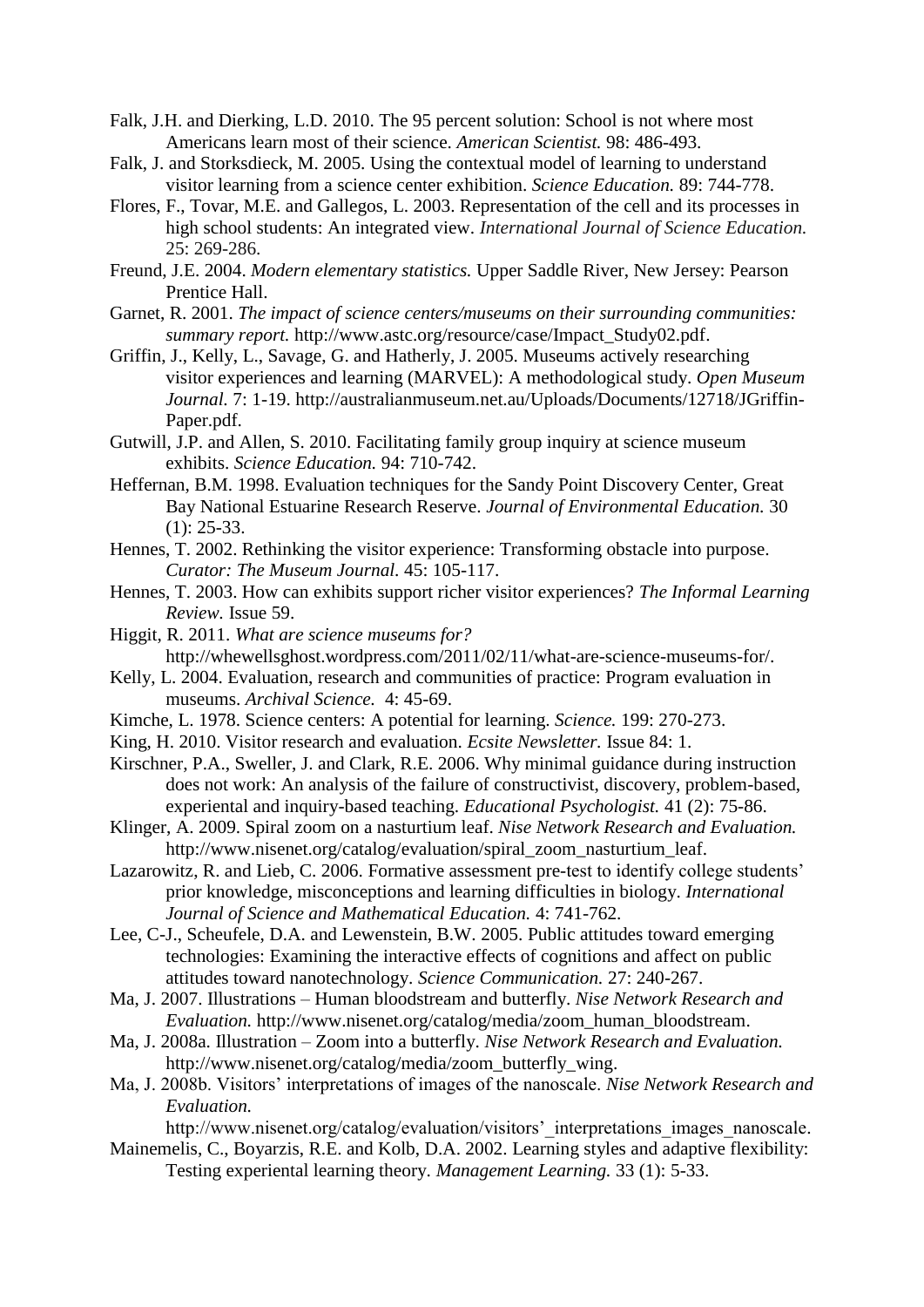- Maxwell, L. E. and Evans, G.W. 2002. Museums as learning settings: The importance of the physical environment. *Journal of Museum Education*. 27 (1): 3-7.
- McLean, K. 1993. *Planning for people in museum exhibitions*. Washington DC: Association of Science-Technology Centers.
- McManus, P.M. 1987. It's the company you keep…: The social determination of learningrelated behavior in a science museum. *The International Journal of Museum Management and Curatorship.* 6: 263-270.
- Minogue, J., Gail Jones, M., Broadwell, B. and Oppewall, T. 2006. The impact of haptic augmentation on middle school students' conceptions of the animal cell. *Virtual Reality.* 10: 293-305.
- Mintzes, J.J., Wandersee, J.H., and Novak, J.D. 1997. Meaningful learning in science: The human constructivist perspective. In *Handbook of academic learning: Construction of knowledge,* ed. G.D. Phye, 405–447. San Diego: Academic Press.
- Murriello, S., Contier, D. and Knobel, M. 2006. Challenges of an exhibit on nanoscience and nanotechnology. *Journal of Science Communication.* 5 (4): 1-11.
- Nisbet, M.C. and Scheufele, D. A. 2009. What's next for science communication? Promising directions and lingering distractions. *American Journal of Botany.* 96: 1767–1778.
- Oppenheimer, F. 1968. A rationale for a science museum. *Curator: The Museum Journal.* 11: 206-209.
- Osborne, R. and Wittrock, M. 1985. The generative learning model and its implications for science education. *Studies in Science Education.* 12: 59-87.
- Ovenden, C. 2004. What are museums for? *Conference essay of the Cumberland Lodge Conference*, 17-19 September 2004.

http://www.upf.edu/pcstacademy/Documents/museums.html.

- Rattloff, J. 1998. The science of museums. *Science News.* 154 (12): 184-186.
- Rennie, L.J. and Johnston, D.J. 2004. The nature of learning and its implications for research on learning from museums. *Science Education.* 88 (S1): S14-S16.
- Rennie, L.J. and McClafferty, T. 1995. Using visits to interactive science and technology centers, museums, aquaria, and zoos to promote learning in science. *Journal of Science Teacher Education.* 6 (4): 175-185.
- Schummer, J. 2005. Reading nano: The public interest in nanotechnology as reflected in purchase patterns of books. *Public Understanding of Science.* 14: 163-183.
- Screven, C.G. 1990. Uses of evaluation before, during and after exhibit design, *ILVS Review.* 1 (2): 36-66.
- Simon, M.A. and Tzur, R. 2004. Explicating the role of mathematical tasks in conceptual learning: An elaboration of the hypothetical learning trajectory. *Mathematical Learning and Thinking.* 6: 91-104.
- St. John, M. and Huntwork, D. 2005. A case study of "Planetary landscapes: Sculpting the solar system". *Curator: The Museum Journal.* 48: 281-300.
- Waldron, A.M., Spencer, D. and Batt, C.A. 2006. The current state of public understanding of nanotechnology. *Journal of Nanoparticle Research.* 8: 569-575.
- Wolf, R. L. 1980. A naturalistic view of evaluation. *Museum News*. 58 (6): 39-45.

http://www.nyx.net/~tmacfarl/STAT\_TUT/mann\_whi.ssi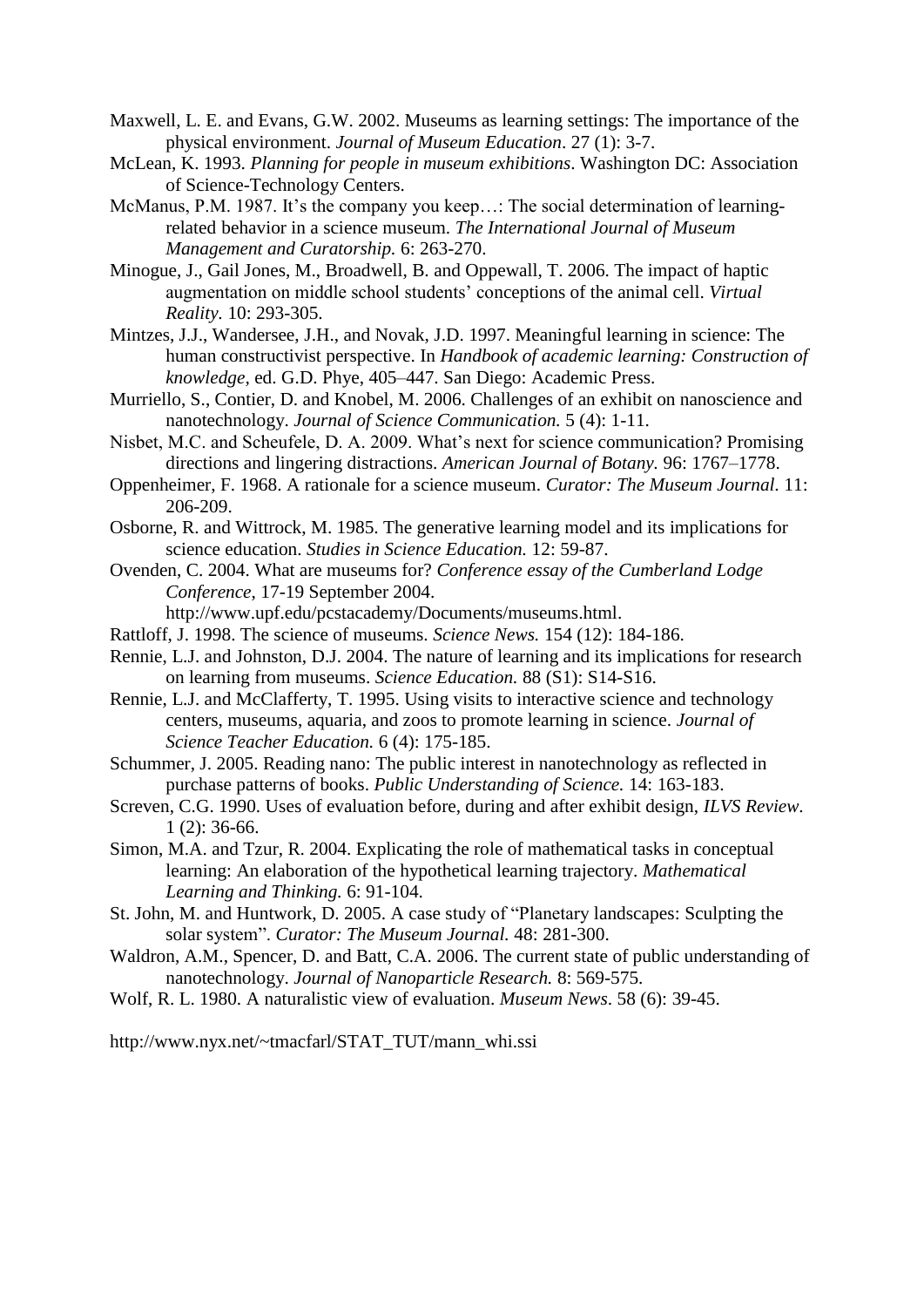# **Appendix 1: Observation scheme Cell Zoomer**

| Age group | @ start | Visitors 5 <sup>th</sup> floor | Users Cell Zoomer | Remain |
|-----------|---------|--------------------------------|-------------------|--------|
| $4 - 12$  |         |                                |                   |        |
| $12 - 20$ |         |                                |                   |        |
| $20 - 50$ |         |                                |                   |        |
| >50       |         |                                |                   |        |

| Visitor<br>nr. | Age<br>group | m/f | Time<br>spent | Engagement<br>level | Interaction<br>with | Interaction<br>level | Problem<br>with zoom |
|----------------|--------------|-----|---------------|---------------------|---------------------|----------------------|----------------------|
|                |              |     |               |                     |                     |                      |                      |
|                |              |     |               |                     |                     |                      |                      |
|                |              |     |               |                     |                     |                      |                      |
|                |              |     |               |                     |                     |                      |                      |
|                |              |     |               |                     |                     |                      |                      |
|                |              |     |               |                     |                     |                      |                      |
|                |              |     |               |                     |                     |                      |                      |
|                |              |     |               |                     |                     |                      |                      |
|                |              |     |               |                     |                     |                      |                      |
|                |              |     |               |                     |                     |                      |                      |
|                |              |     |               |                     |                     |                      |                      |
|                |              |     |               |                     |                     |                      |                      |
|                |              |     |               |                     |                     |                      |                      |
|                |              |     |               |                     |                     |                      |                      |
|                |              |     |               |                     |                     |                      |                      |
|                |              |     |               |                     |                     |                      |                      |
|                |              |     |               |                     |                     |                      |                      |
|                |              |     |               |                     |                     |                      |                      |
|                |              |     |               |                     |                     |                      |                      |

Engagement level

Level 1: Visitors who touch the exhibit, but do not zoom.

Level 2: Visitors who touch the exhibit, zoom in, but do not reach the electron microscope photos.

Level 3: Visitors who touch the exhibit, zoom in, reach the electron microscope pictures, but do not use the (information presented at the) hotspots.

Level 4: Visitors who touch the exhibit, zoom in, reach the electron microscope pictures, go to the hotspots and listen to the information presented there.

Interaction level: 1) identifying, 2) describing and 3) interpreting/applying Age groups: <12, 12-20, 20-50, >50

Problems with zoom: Yes, unsolved (Yu), Yes, but solved (Ys), No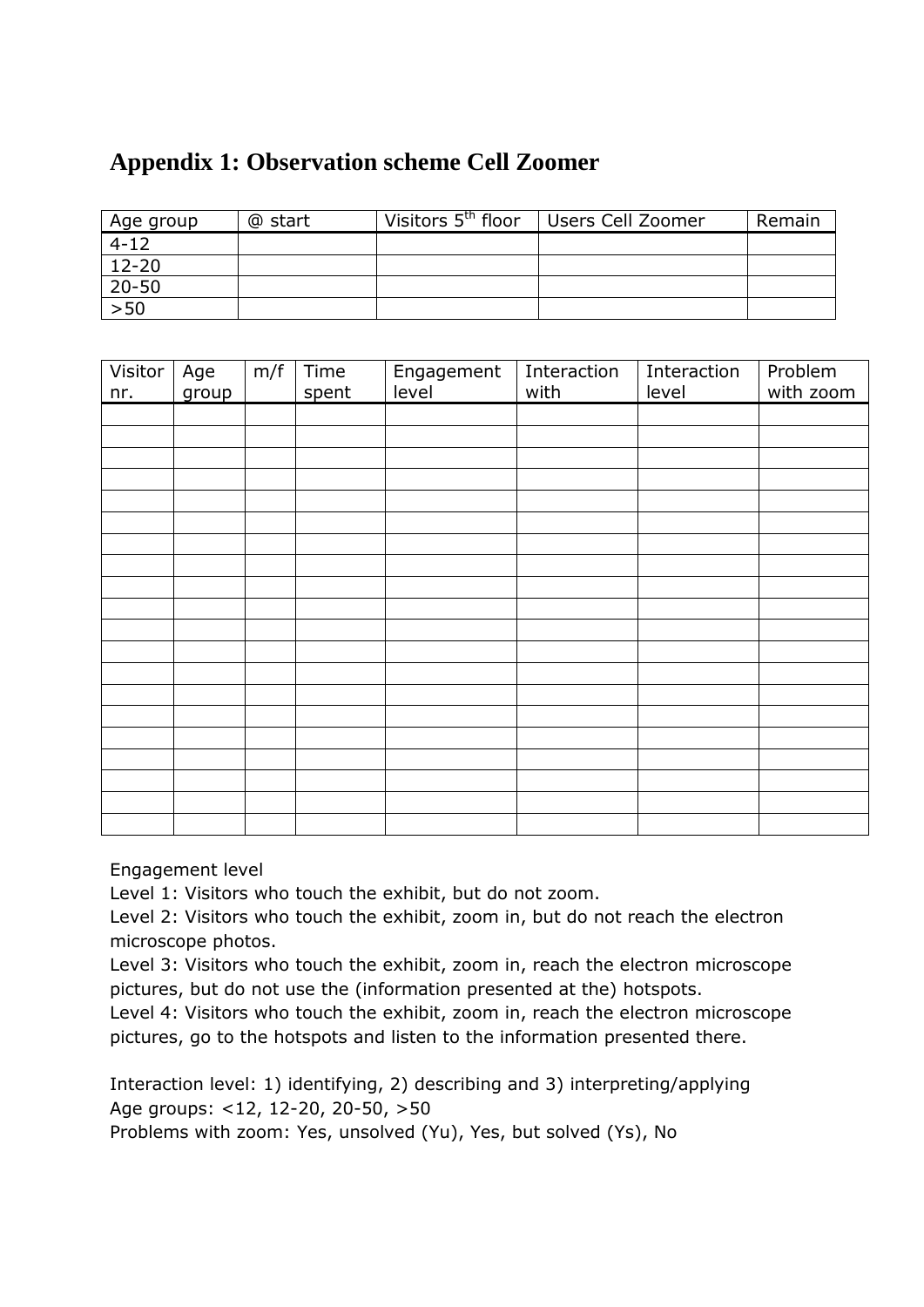# **Appendix 2: Questionnaire Cell Zoomer**

# **Vragenlijst Cel Zoomer**

Deze vragenlijst wordt gebruikt om te onderzoeken wat bezoekers van de Cel Zoomer vinden. Wilt u deze lijst invullen? Hierdoor kunnen wij in de toekomst nog betere tentoonstellingen maken. Alle informatie is anoniem.

|            | <b>Algemeen</b> ( <i>omcirkel uw antwoord</i> ) |  |
|------------|-------------------------------------------------|--|
| Ik ben een | man / vrouw                                     |  |
|            |                                                 |  |

Leeftijd: 4-12 / 13-20 / 21-50 / ouder dan 50

### **Cel Zoomer**

Had u voor u naar Naturalis kwam al gehoord van de Cel Zoomer? (*omcirkel uw antwoord)*

Ja / Nee

Waardoor werd u aangetrokken om de Cel Zoomer te gebruiken? *(kruis het best passende antwoord aan; meerdere antwoorden zijn mogelijk)*

- o De omvang van het scherm
- o Het mooie beeld
- o Ik hou van vissen
- o Andere bezoekers die er mee werkten
- o Het bewegende beeld
- o Interesse in celbiologie
- o Anders, nl. …………………………………………………………………………………………………..

In hoeverre bent u het eens met de volgende stellingen? *(omcirkel het best passende nummer)*

|                                              | Helemaal   | Mee            | <b>Neutraal</b> | Mee            | Helemaal |
|----------------------------------------------|------------|----------------|-----------------|----------------|----------|
|                                              | mee oneens | oneens         |                 | eens           | mee eens |
| 1. Echte beelden zijn interessanter dan      |            | 2              | 3               | 4              | 5        |
| getekende beelden.                           |            |                |                 |                |          |
| 2. Ik heb me gerealiseerd dat ik naar een    |            | $\overline{2}$ | 3               | $\overline{4}$ | 5        |
| echte foto keek.                             |            |                |                 |                |          |
| 3. Het is jammer dat de beelden zwart-wit    |            | 2              | 3               | $\overline{4}$ | 5        |
| zijn.                                        |            |                |                 |                |          |
| 4. Het is duidelijk hoe groot de onderdelen  |            | 2              | 3               | 4              | 5        |
| op het beeld in het echt zijn.               |            |                |                 |                |          |
| 5. Zelf zoomen met mijn handen versterkt     |            | $\overline{2}$ | 3               | 4              | 5        |
| mijn idee van schaal van het beeld.          |            |                |                 |                |          |
| 6. Ik wil graag dat er iemand uitleg bij het | 1.         | 2              | 3               | $\overline{4}$ | 5        |
| scherm geeft.                                |            |                |                 |                |          |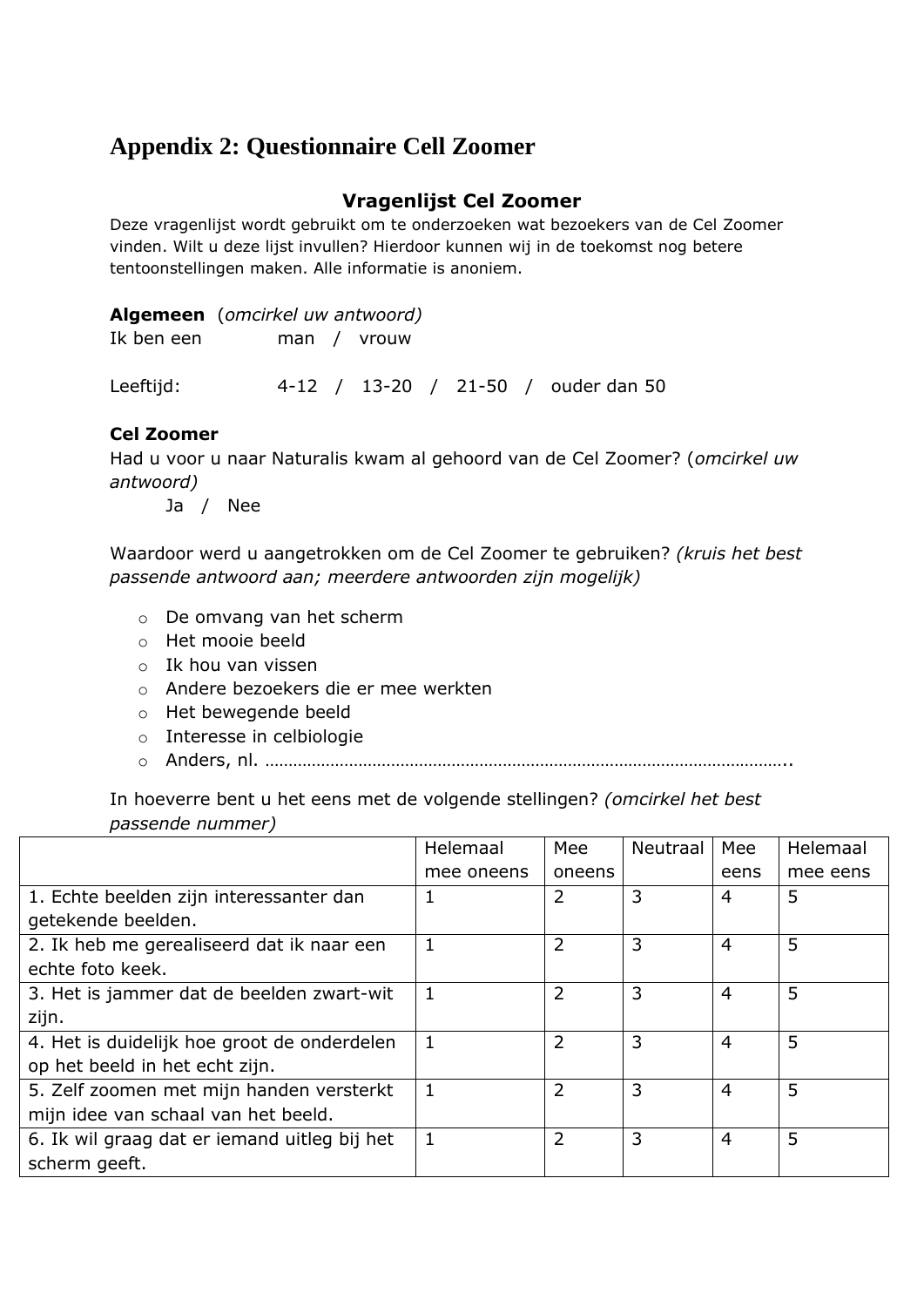| 7. Ik wil nu ik de Cel Zoomer heb gebruikt |  |  |  |
|--------------------------------------------|--|--|--|
| graag meer weten over cellen.              |  |  |  |

Hartelijk dank voor uw medewerking.

# **Appendix 3: Interview scheme Cell Zoomer**

Ik werk voor het museum en wil graag weten hoe mensen denken over de Cel Zoomer, zodat we in de toekomst nog betere tentoonstellingen kunnen maken. Zou ik u kort een paar vragen mogen stellen? Het duurt ongeveer 10 minuten.

1) Wat heeft u gezien?

2) De beelden zijn bijna allemaal zwart-wit. Wat vindt u daar van? *(is dat jammer? had u graag meer kleur gezien? is het juist mooi?)*

3) Geeft de Cel Zoomer een goed beeld van hoe klein cellen zijn?

4) Om in te zoomen, moet u uw handen uit elkaar bewegen. Wat vindt u van deze manier? (*Heeft dit geholpen of zou u het liever anders willen doen?)*

5) Is het duidelijk hoe groot de vormen op het beeld echt zijn? Waardoor komt dat? *(de vergroting in getallen, begin met ware grootte, visjes ernaast)* Wat zou u er anders/bij willen? *(bv. een schaalbalk, of een vergelijking met iets bekends)*

6) Zou u het fijn vinden als er iemand naast de Cel Zoomer zou staan, die uitleg over bepaalde onderdelen zou geven? *(vraag eventueel door naar waarom bij nee)*

Ja / Nee *(omcirkel 1)*

6a) *(bij ja)* Over welke onderdelen zou u dan uitleg willen hebben? *(als er geen antwoord komt, geef mogelijkheden: zebravisjes, het maken van de foto's, cellen, specifieke onderdelen zoals spiercellen/hersencellen/hart)*